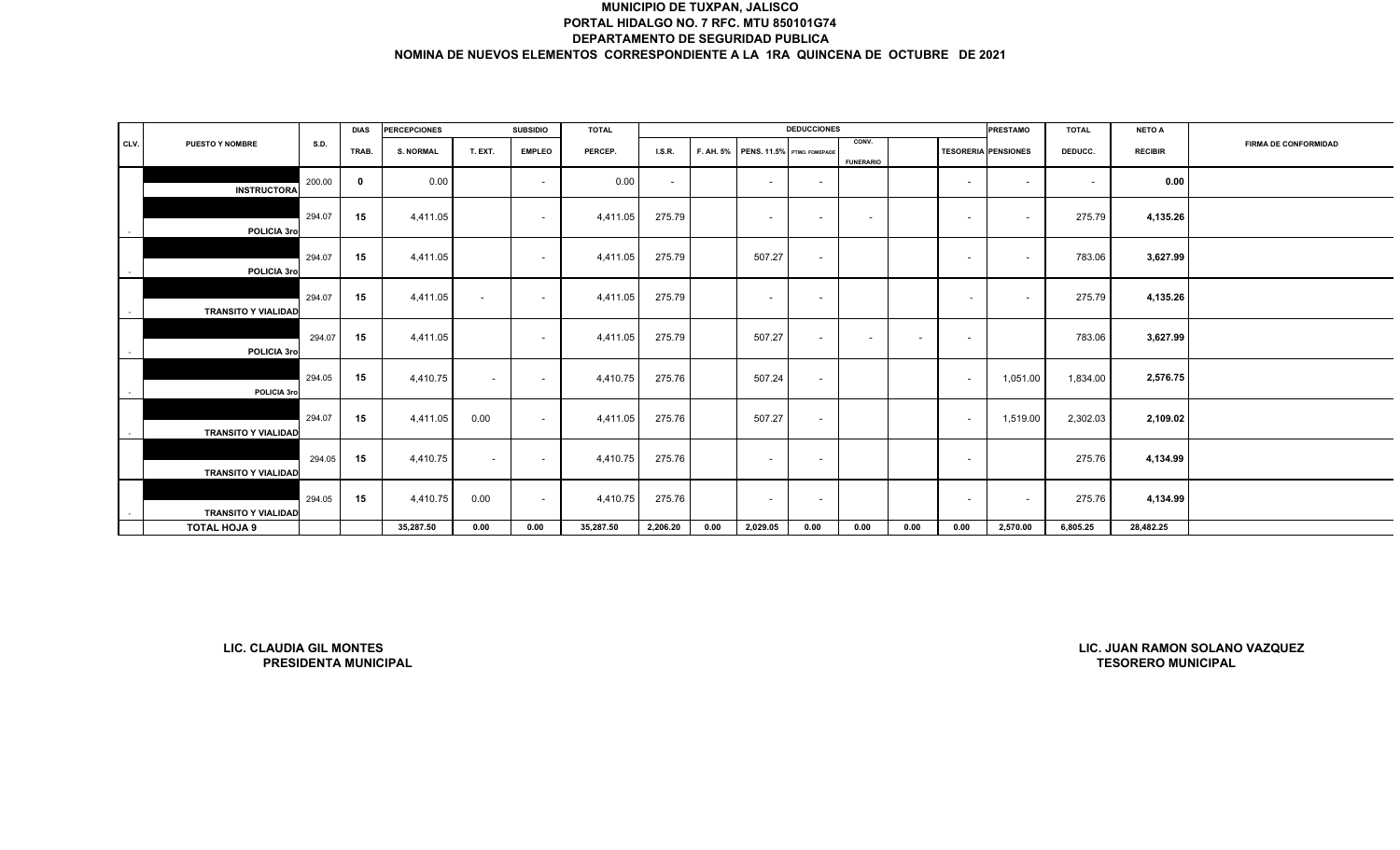|      |                                |             | <b>DIAS</b>                 | <b>PERCEPCIONES</b> |      | <b>SUBSIDIO</b>          | <b>TOTAL</b> |                          |           |                            | <b>DEDUCCIONES</b>       |                           |                            | PTMO.    | <b>TOTAL</b>             | <b>NETO A</b>             |                                |
|------|--------------------------------|-------------|-----------------------------|---------------------|------|--------------------------|--------------|--------------------------|-----------|----------------------------|--------------------------|---------------------------|----------------------------|----------|--------------------------|---------------------------|--------------------------------|
| CLV. | <b>PUESTO Y NOMBRE</b>         | <b>S.D.</b> | TRAB.                       | <b>S. NORMAL</b>    | T.E. | <b>EMPLEO</b>            | PERCEP.      | I.S.R.                   | F. AH. 5% | PENS. 11.5% PTMO. FOMEPADE |                          | CONV.<br><b>FUNERARIO</b> | <b>TESORERIA PENSIONES</b> |          | DEDUCC.                  | <b>RECIBIR</b>            | <b>FIRMA DE CONFORMIDAD</b>    |
|      | POLICIA 3ro                    | 261.41      | $\mathbf 0$                 | 0.00                |      | $\overline{\phantom{a}}$ | 0.00         | $\sim$                   |           | $\sim$                     | $\sim$                   |                           | $\sim$                     | $\sim$   | $\overline{\phantom{a}}$ | 0.00                      |                                |
|      | <b>TRANSITO Y VIALIDAD</b>     | 294.05      | 15                          | 4,410.75            | 0.00 | $\overline{\phantom{a}}$ | 4,410.75     | 275.76                   |           | 507.24                     | $\overline{\phantom{a}}$ |                           | $\sim$                     | 1,372.02 | 2,155.02                 | 2,255.73                  |                                |
|      | POLICIA 3ro                    | 294.05      | 15                          | 4,410.75            | 0.00 |                          | 4,410.75     | 275.76                   |           | $\sim$                     | $\sim$                   |                           | $\sim$                     | $\sim$   | 275.76                   | 4,134.99                  |                                |
|      | <b>TRANSITO Y VIALIDAD</b>     | 294.05      | $\mathbf 0$                 | 0.00                | 0.00 |                          | 0.00         | $\overline{\phantom{a}}$ |           | $\sim$                     | $\sim$                   |                           | $\sim$                     | $\sim$   |                          | 0.00                      |                                |
|      | POLICIA 3ro                    | 294.07      | 15                          | 4,411.05            |      |                          | 4,411.05     | 275.79                   |           | 507.27                     | $\overline{\phantom{a}}$ |                           | $\overline{\phantom{a}}$   | 1,025.00 | 1,808.06                 | 2,602.99                  |                                |
|      | POLICIA 3ro                    | 294.07      | 15                          | 4,411.05            |      | $\overline{\phantom{a}}$ | 4,411.05     | 275.79                   |           | 507.27                     | $\overline{\phantom{a}}$ |                           | $\sim$                     | 1,750.00 | 2,533.06                 | 1,877.99                  |                                |
|      | POLICIA 3ro                    | 294.07      | 15                          | 4,411.05            | 0.00 | $\sim$                   | 4,411.05     | 275.79                   |           | 507.27                     | $\sim$                   |                           | $\sim$                     | 1,891.00 | 2,674.06                 | 1,736.99                  |                                |
|      | POLICIA 3ro                    | 251.36      | $\mathbf 0$                 | 0.00                |      | $\overline{\phantom{a}}$ | 0.00         | $\sim$                   |           | $\sim$                     | $\overline{\phantom{a}}$ |                           | $\sim$                     | $\sim$   | $\sim$                   | 0.00                      |                                |
|      | <b>TOTAL HOJA 10</b>           |             |                             | 22,054.65           | 0.00 | 0.00                     | 22,054.65    | 1,378.89                 | 0.00      | 2,029.05                   | 0.00                     |                           | 0.00                       | 6,038.02 | 9,445.96                 | 12,608.69                 |                                |
|      |                                |             |                             |                     |      |                          |              |                          |           |                            |                          |                           |                            |          |                          |                           |                                |
|      | <b>LIC. CLAUDIA GIL MONTES</b> |             | <b>PRESIDENTA MUNICIPAL</b> |                     |      |                          |              |                          |           |                            |                          |                           |                            |          |                          | <b>TESORERO MUNICIPAL</b> | LIC. JUAN RAMON SOLANO VAZQUEZ |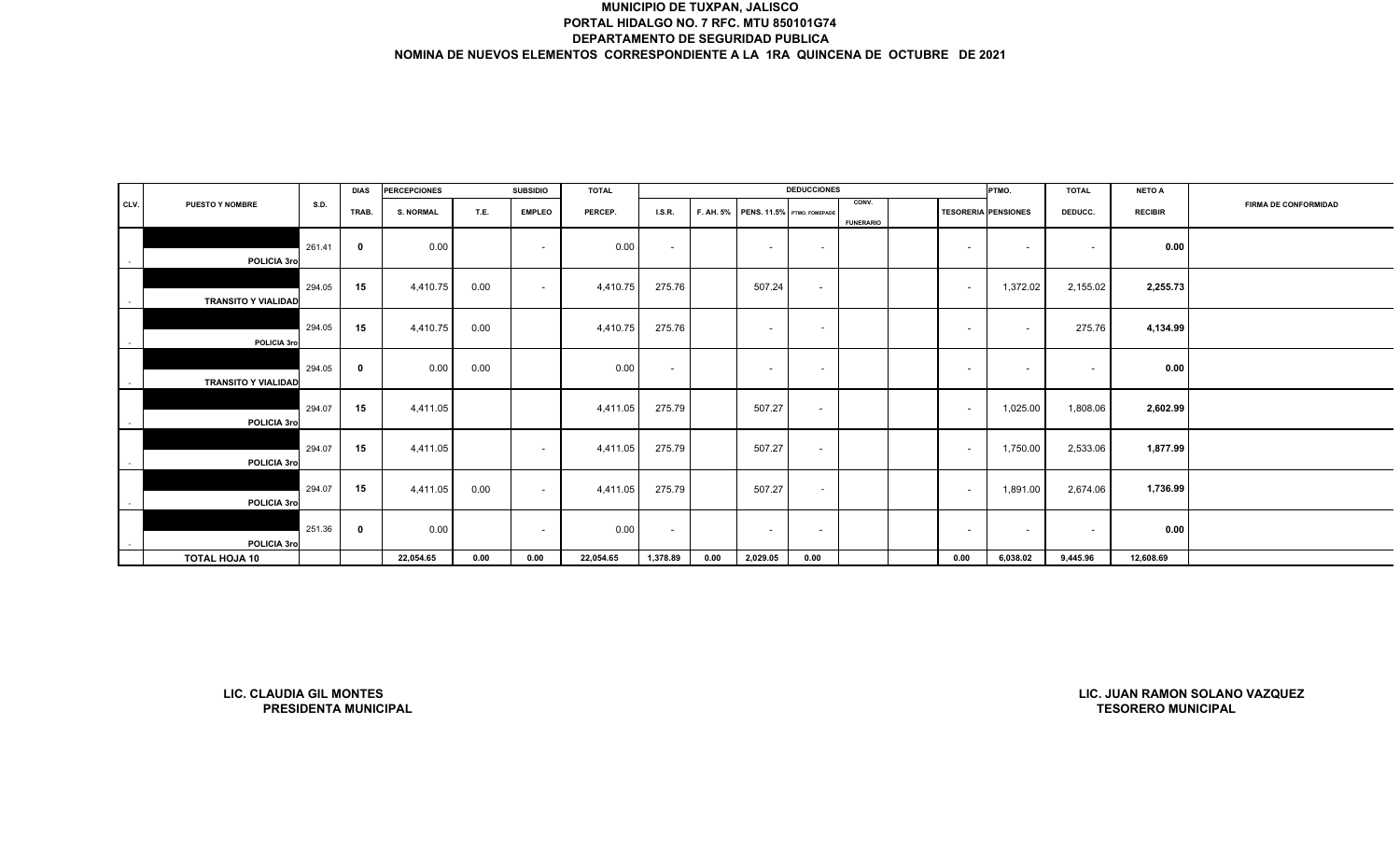|                            |        | <b>DIAS</b> | <b>PERCEPCIONES</b> |         | <b>SUBSIDIO</b>          | <b>TOTAL</b> |                          |      |                                      | <b>DEDUCCIONES</b>       |                           |                                 |                          | <b>PRESTAMO</b>           | <b>TOTAL</b>             | <b>NETO A</b>  |                             |
|----------------------------|--------|-------------|---------------------|---------|--------------------------|--------------|--------------------------|------|--------------------------------------|--------------------------|---------------------------|---------------------------------|--------------------------|---------------------------|--------------------------|----------------|-----------------------------|
| <b>PUESTO Y NOMBRE</b>     | S.D.   | TRAB.       | <b>S. NORMAL</b>    | T. EXT. | <b>EMPLEO</b>            | PERCEP.      | LS.R                     |      | F. AH. 5% PENS. 11.5% PTMO. FOMEPADE |                          | CONV.<br><b>FUNERARIO</b> | <b>SEGURO</b><br><b>METLIFE</b> |                          | PTMO. TESORERIA PENSIONES | DEDUCC.                  | <b>RECIBIR</b> | <b>FIRMA DE CONFORMIDAD</b> |
| POLICIA 3ro                | 241.70 | $\mathbf 0$ | 0.00                |         | $\overline{\phantom{a}}$ | 0.00         | $\overline{\phantom{a}}$ |      | $\overline{\phantom{0}}$             | $\sim$                   |                           |                                 | $\overline{\phantom{a}}$ | $\overline{\phantom{a}}$  | $\overline{\phantom{0}}$ | 0.00           |                             |
| <b>TRANSITO Y VIALIDAD</b> | 294.07 | 15          | 4,411.05            | 0.00    | $\overline{\phantom{a}}$ | 4,411.05     | 275.79                   |      | $\sim$                               | $\sim$                   |                           | 150.92                          | $\overline{a}$           | $\overline{\phantom{0}}$  | 426.71                   | 3,984.34       |                             |
| <b>TRANSITO Y VIALIDAD</b> | 294.07 | 15          | 4,411.05            | 0.00    | $\sim$                   | 4,411.05     | 275.79                   |      | $\sim$                               | $\overline{a}$           |                           |                                 | $\overline{\phantom{0}}$ | $\overline{\phantom{a}}$  | 275.79                   | 4,135.26       |                             |
| POLICIA 3ro                | 294.07 | 15          | 4,411.05            | 0.00    | $\sim$                   | 4,411.05     | 275.79                   |      | $\overline{\phantom{a}}$             | $\overline{\phantom{a}}$ |                           |                                 | $\overline{\phantom{a}}$ | $\sim$                    | 275.79                   | 4,135.26       |                             |
| POLICIA 3ro                | 294.07 | 15          | 4,411.05            | 0.00    | $\sim$                   | 4,411.05     | 275.79                   |      | 507.27                               | $\overline{\phantom{a}}$ |                           |                                 | $\overline{\phantom{0}}$ | $\overline{\phantom{a}}$  | 783.06                   | 3,627.99       |                             |
| POLICIA 3ro                | 294.07 | 15          | 4,411.05            | 0.00    | $\sim$                   | 4,411.05     | 275.79                   |      | 507.27                               |                          |                           |                                 |                          | 1,891.00                  | 2,674.06                 | 1,736.99       |                             |
| POLICIA 3ro                | 294.07 | 15          | 4,411.05            |         | $\sim$                   | 4,411.05     | 275.79                   |      | 507.27                               |                          | $\overline{\phantom{a}}$  | 219.32                          |                          | 1,891.00                  | 2,893.38                 | 1,517.67       |                             |
| POLICIA 3ro                | 294.07 | 15          | 4,411.05            | 0.00    | $\sim$                   | 4,411.05     | 275.79                   |      | 507.27                               | $\sim$                   |                           | 279.92                          |                          | 1,051.00                  | 2,113.98                 | 2,297.07       |                             |
| <b>TRANSITO Y VIALIDAD</b> | 294.07 | 15          | 4,411.05            | 400.00  | $\sim$                   | 4,811.05     | 275.79                   |      | 507.27                               |                          |                           |                                 |                          | 1,891.00                  | 2,674.06                 | 2,136.99       |                             |
| POLICIA 3ro                | 282.76 |             | 0.00                |         | $\sim$                   | 0.00         | $\sim$                   |      | $\overline{\phantom{a}}$             |                          |                           |                                 | $\sim$                   | $\sim$                    | $\overline{\phantom{a}}$ | 0.00           |                             |
| <b>TOTAL HOJA 11</b>       |        |             | 35,288.40           | 400.00  | 0.00                     | 35,688.40    | 2,206.32                 | 0.00 | 2,536.35                             | 0.00                     | 0.00                      | 650.16                          | 0.00                     | 6,724.00                  | 12,116.83                | 23,571.57      |                             |
| <b>TOTAL</b>               |        |             |                     |         |                          |              |                          |      |                                      |                          |                           |                                 |                          |                           |                          |                |                             |

**LIC. CLAUDIA GIL MONTESPRESIDENTA MUNICIPAL**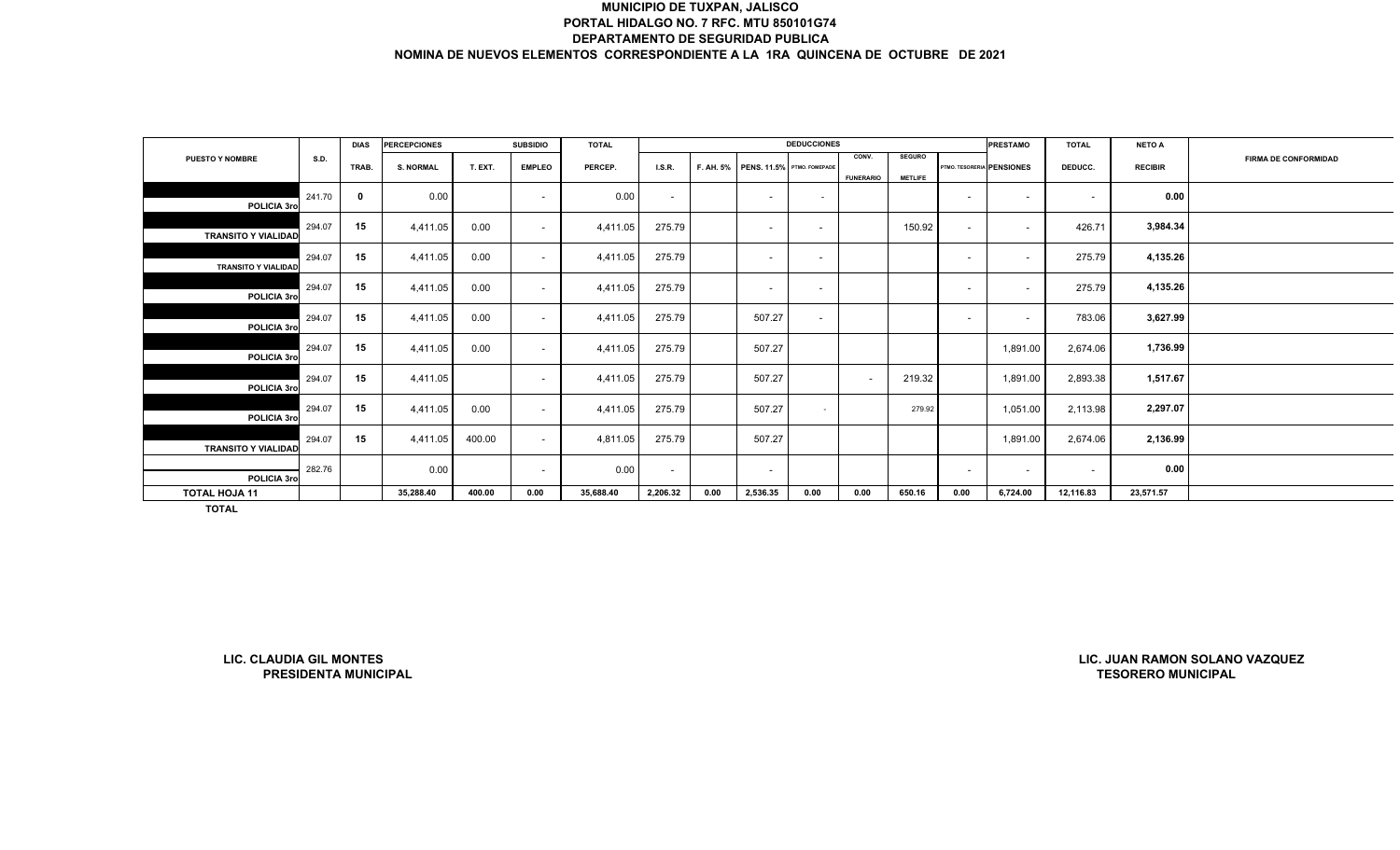|                                |             | <b>DIAS</b> | <b>PERCEPCIONES</b> |        | <b>SUBSIDIO</b>          | <b>TOTAL</b> |          |                          |                            | <b>DEDUCCIONES</b>       |                          |                |                          | <b>PRESTAMO</b>          | <b>TOTAL</b>             | <b>NETO A</b>  |                                |
|--------------------------------|-------------|-------------|---------------------|--------|--------------------------|--------------|----------|--------------------------|----------------------------|--------------------------|--------------------------|----------------|--------------------------|--------------------------|--------------------------|----------------|--------------------------------|
| <b>PUESTO Y NOMBRE</b>         | <b>S.D.</b> | TRAB.       | <b>S. NORMAL</b>    | T.E    | <b>EMPLEO</b>            | PERCEP.      | LS.R.    | F. AH. 5%                | PENS. 11.5% PTMO. FOMEPADE |                          | CONV.                    | <b>SEGURO</b>  | .PTMO                    | <b>PENSIONES</b>         | DEDUCC.                  | <b>RECIBIR</b> | <b>FIRMA DE CONFORMIDAD</b>    |
|                                |             |             |                     |        |                          |              |          |                          |                            |                          | <b>FUNERARIO</b>         | <b>METLIFE</b> | <b>TESORERIA</b>         |                          |                          |                |                                |
| POLICIA 3ro                    | 251.36      | $\mathbf 0$ | 0.00                | 0.00   | $\sim$                   | 0.00         | $\sim$   | $\overline{\phantom{a}}$ | $\overline{\phantom{a}}$   | $\sim$                   | $\overline{\phantom{a}}$ |                | $\overline{\phantom{a}}$ | $\sim$                   | $\overline{\phantom{a}}$ | 0.00           |                                |
| <b>TRANSITO Y VIALIDAD</b>     | 360.74      | 15          | 5,411.10            | 0.00   | $\sim$                   | 5,411.10     | 390.15   | $\overline{\phantom{a}}$ | $\sim$                     | $\overline{\phantom{a}}$ |                          |                | $\sim$                   | $\sim$                   | 390.15                   | 5,020.95       |                                |
| POLICIA 3ro                    | 294.05      | 15          | 4,410.75            |        | $\overline{\phantom{a}}$ | 4,410.75     | 275.76   | $\overline{\phantom{a}}$ | 507.24                     | $\overline{\phantom{a}}$ |                          |                | $\overline{\phantom{a}}$ | 1,060.00                 | 1,843.00                 | 2,567.75       |                                |
| POLICIA 3ro                    | 294.07      | 15          | 4,411.05            |        | $\sim$                   | 4,411.05     | 275.79   | $\sim$                   | 507.27                     | $\sim$                   |                          |                | $\overline{\phantom{a}}$ | 1,891.00                 | 2,674.06                 | 1,736.99       |                                |
| POLICIA 3ro                    | 294.07      | 15          | 4,411.05            |        |                          | 4,411.05     | 275.79   | $\overline{\phantom{a}}$ | 507.27                     | $\sim$                   |                          | 525.36         | $\overline{\phantom{a}}$ | 1,891.00                 | 3,199.42                 | 1,211.63       | $\star$                        |
| POLICIA 3ro                    | 261.42      | $\mathbf 0$ | 0.00                | 0.00   | $\sim$                   | 0.00         | $\sim$   | $\overline{\phantom{a}}$ | $\sim$                     | $\overline{\phantom{a}}$ |                          |                | $\overline{\phantom{a}}$ | $\blacksquare$           | $\blacksquare$           | 0.00           |                                |
| POLICIA 3ro                    | 294.07      | 15          | 4,411.05            | 0.00   |                          | 4,411.05     | 275.79   | $\overline{\phantom{a}}$ | 507.27                     | $\overline{\phantom{a}}$ |                          |                | $\overline{\phantom{a}}$ | 1,053.00                 | 1,836.06                 | 2,574.99       | $\star$                        |
| POLICIA 3ro                    | 282.76      |             | 0.00                |        | $\sim$                   | 0.00         | $\sim$   | $\sim$                   | $\sim$                     | $\sim$                   |                          |                | $\sim$                   | $\overline{\phantom{a}}$ | $\blacksquare$           | 0.00           |                                |
| POLICIA 3ro                    | 294.07      | 15          | 4,411.05            | 0.00   | $\overline{\phantom{a}}$ | 4,411.05     | 275.79   | $\sim$                   | 507.27                     | $\sim$                   |                          |                | $\overline{\phantom{a}}$ | $\overline{\phantom{a}}$ | 783.06                   | 3,627.99       |                                |
| POLICIA 3ro                    | 294.07      | 15          | 4,411.05            | 0.00   | $\overline{\phantom{a}}$ | 4,411.05     | 275.79   | $\sim$                   | 507.27                     | $\sim$                   |                          |                | $\overline{\phantom{a}}$ | $\overline{\phantom{a}}$ | 783.06                   | 3,627.99       |                                |
| POLICIA 3ro                    | 294.07      | 15          | 4,411.05            | 0.00   | $\sim$                   | 4,411.05     | 275.79   | $\sim$                   | 507.27                     |                          |                          |                | $\overline{\phantom{a}}$ | 1,891.00                 | 2,674.06                 | 1,736.99       |                                |
| POLICIA 3ro                    | 294.07      | 15          | 4,411.05            | 0.00   | $\sim$                   | 4,411.05     | 275.79   | $\sim$                   | 507.27                     | $\overline{\phantom{a}}$ |                          |                | $\overline{\phantom{a}}$ | $\sim$                   | 783.06                   | 3,627.99       |                                |
| <b>TOTAL HOJA 12</b>           |             |             | 40,699.20           | 0.00   | 0.00                     | 40,699.20    | 2,596.44 | 0.00                     | 4,058.13                   | 0.00                     | 0.00                     | 525.36         | 0.00                     | 7,786.00                 | 14,965.93                | 25,733.27      |                                |
| <b>TOTAL</b>                   |             |             | 133,329.75          | 400.00 | 0.00                     | 133,729.75   | 8,387.85 | 0.00                     | 10,652.58                  | 0.00                     | 0.00                     | 1,175.52       | 0.00                     | 23,118.02                | 43,333.97                | 90,395.78      |                                |
|                                |             |             |                     |        |                          |              |          |                          |                            |                          |                          |                |                          | 37,498.56                |                          |                |                                |
|                                |             |             |                     |        |                          |              |          |                          |                            |                          |                          |                |                          | 60,616.58                |                          |                |                                |
| <b>LIC. CLAUDIA GIL MONTES</b> |             |             |                     |        |                          |              |          |                          |                            |                          |                          |                |                          |                          |                          |                | LIC. JUAN RAMON SOLANO VAZQUEZ |

**LIC. CLAUDIA GIL MONTESPRESIDENTA MUNICIPAL**

**TESORERO MUNICIPALLIC. JUAN RAMON SOLANO VAZQUEZ**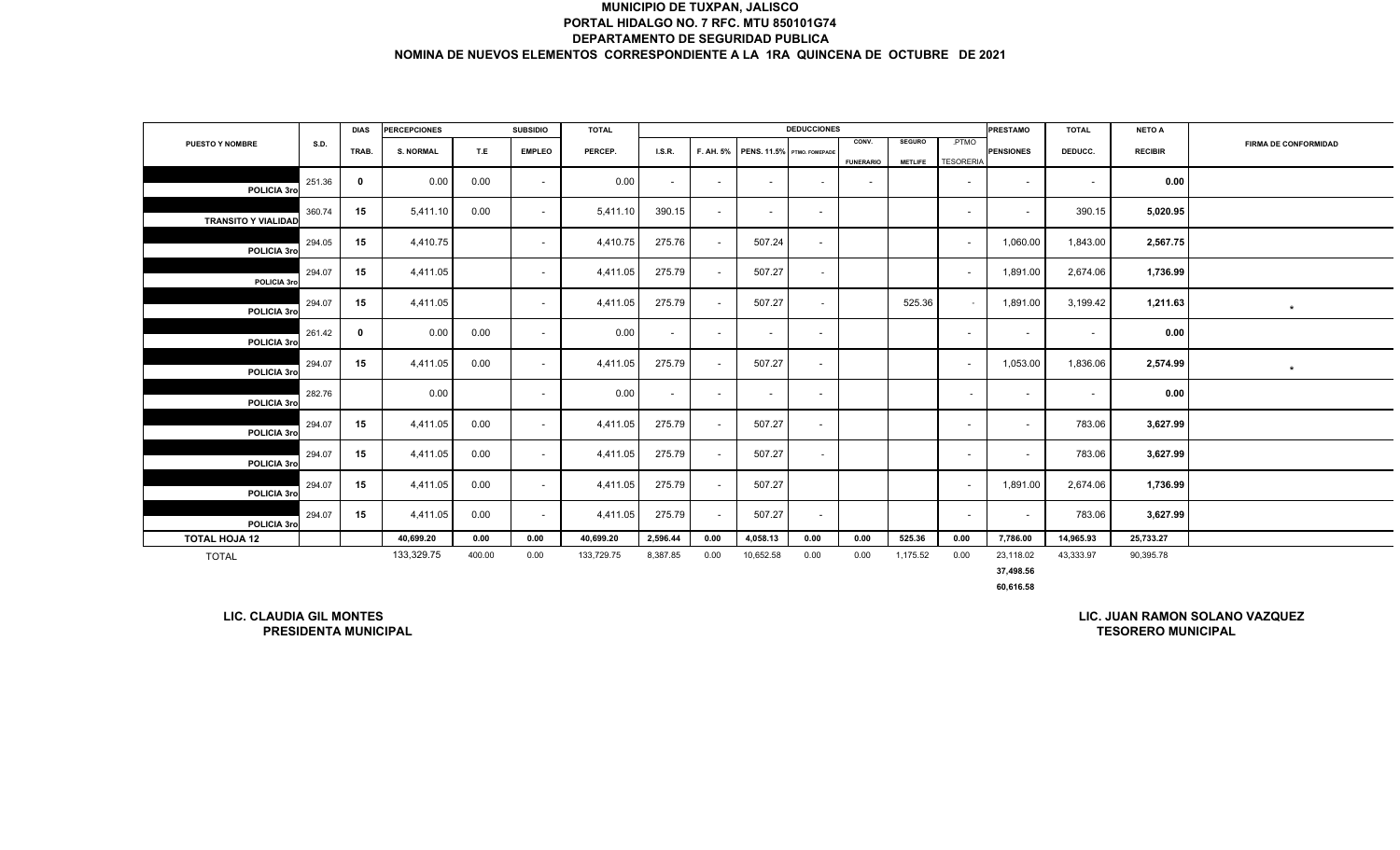|                |                                                               |             | <b>DIAS</b>             | <b>PERCEPCIONES</b>      |                   | <b>SUBSIDIO</b> | <b>TOTAL</b>             |          |           |             |                          | <b>DEDUCCIONES</b> |                           |                       |              | PTMO-                    | <b>TOTAL</b>              | <b>NETO A</b>  |                                |
|----------------|---------------------------------------------------------------|-------------|-------------------------|--------------------------|-------------------|-----------------|--------------------------|----------|-----------|-------------|--------------------------|--------------------|---------------------------|-----------------------|--------------|--------------------------|---------------------------|----------------|--------------------------------|
| CLV.           | <b>PUESTO Y NOMBRE</b>                                        | <b>S.D.</b> | TRAB.                   | <b>S. NORMAL</b>         | <b>TIEMP. EXT</b> | <b>EMPLEO</b>   | PERCEP.                  | LS.R.    | F. AH. 5% | PENS. 11.5% | PTMO.<br><b>FOMEPADE</b> | DESC. SIND         | CONV.<br><b>FUNERARIO</b> | <b>SEUROS METLIFE</b> | PREST. PENS. | <b>TESORERIA</b>         | DEDUCC.                   | <b>RECIBIR</b> | <b>FIRMA DE CONFORMIDAD</b>    |
| 24             | DIR. SEG. PUBLICA                                             | 783.06      | 15                      | 11,745.90                | 0.00              |                 | 11,745.90                | 1,438.26 |           | 1,350.78    | $\sim$                   |                    |                           |                       | $\sim$       | $\sim$                   | 2,789.04                  | 8,956.86       |                                |
| $\overline{0}$ | JEFE TRANSITO Y VIALIDAD                                      | 337.46      | 15                      | 5,061.90                 | $\sim$            | $\sim$          | 5,061.90                 | 345.46   | $\sim$    | 0.00        |                          |                    |                           |                       | $\sim$       |                          | 345.46                    | 4,716.44       |                                |
| 27             | <b>3ER COMANDANTE</b>                                         | 416.90      | $\bf{0}$                | 0.00                     | 0.00              |                 | $\overline{\phantom{a}}$ | $\sim$   |           | 0.00        | $\overline{\phantom{a}}$ |                    |                           |                       | $\sim$       | $\overline{\phantom{a}}$ | ٠                         | $\blacksquare$ |                                |
| 25             | JUEZ MUNICIPAL                                                | 396.59      | $\mathbf{0}$            | $\overline{\phantom{a}}$ |                   | $\sim$          | $\blacksquare$           | $\sim$   |           | 0.00        | $\sim$                   |                    |                           |                       |              | $\sim$                   | $\sim$                    | $\sim$         |                                |
| 26             | JUEZ MUNICIPAL                                                | 337.46      | 15                      | 5,061.90                 |                   | $\sim$          | 5,061.90                 | 345.46   |           | 0.00        | $\sim$                   | $\sim$             |                           | $\sim$                | $\sim$       |                          | 345.46                    | 4,716.44       |                                |
| 58             | <b>AUX. JUEZ MUNICIPAL</b>                                    | 135.06      | $\overline{\mathbf{0}}$ | 0.00                     |                   | $\sim$          | 0.00                     | $\sim$   |           | 0.00        | $\sim$                   |                    |                           |                       |              | $\sim$                   | $\sim$                    | $\sim$         |                                |
| 28             | 3er COMANDANTE                                                | 468.95      | 15                      | 7,034.25                 | 0.00              |                 | 7,034.25                 | 633.13   |           | 808.94      | $\overline{\phantom{a}}$ |                    |                           |                       | 3,546.81     | $\blacksquare$           | 4,988.88                  | 2,045.37       |                                |
| 0.30           | <b>3er COMANDANTE</b>                                         | 468.95      | 15                      | 7,034.25                 |                   | $\sim$          | 7,034.25                 | 633.13   |           | 808.94      | $\sim$                   |                    |                           |                       | 3,015.00     | $\sim$                   | 4,457.07                  | 2,577.18       |                                |
| 0.33           | 1er OFICIAL                                                   | 427.69      | 15                      | 6,415.35                 | 0.00              |                 | 6,415.35                 | 532.53   |           | 737.77      | $\sim$                   |                    |                           |                       | $\sim$       | $\sim$                   | 1,270.30                  | 5,145.05       |                                |
| 0.34           | 1er OFICIAL                                                   | 427.69      | 15                      | 6,415.35                 |                   |                 | 6,415.35                 | 532.53   |           | 737.77      | $\sim$                   |                    |                           | 532.25                | 2,750.00     | $\sim$                   | 4,552.55                  | 1,862.80       |                                |
| $\overline{0}$ | POLICIA 3ro                                                   | 209.37      | $\mathbf 0$             | $\overline{\phantom{a}}$ |                   | $\sim$          | $\overline{\phantom{a}}$ | $\sim$   |           | 0.00        | $\sim$                   |                    |                           |                       | $\sim$       | $\sim$                   | $\sim$                    | $\sim$         |                                |
|                | <b>SUB-COMANDANTE</b>                                         |             | $\sim$                  | $\sim$                   |                   | $\sim$          | $\overline{\phantom{a}}$ | $\sim$   |           | 0.00        | $\sim$                   |                    |                           |                       | $\sim$       | $\sim$                   | $\sim$                    | $\sim$         |                                |
| 0.32           | 1er OFICIAL                                                   | 351.53      | $\overline{\mathbf{0}}$ | 0.00                     |                   |                 | 0.00                     | $\sim$   |           | 0.00        | $\sim$                   |                    |                           |                       | $\sim$       | $\blacksquare$           | 0.00                      | $\sim$         |                                |
| 0.95           | POLICIA 3ro 60 IPEJAL Y 40% AYTO                              | 117.62      | 15                      | 1,764.30                 |                   | 90.05           | 1,854.35                 | $\sim$   |           | 0.00        | $\overline{\phantom{a}}$ |                    |                           |                       | $\sim$       | $\overline{\phantom{a}}$ | 0.00                      | 1,854.35       |                                |
| 0.72           | POLICIA 3ro                                                   | 294.07      | 15                      | 4,411.05                 |                   |                 | 4,411.05                 | 275.79   |           | 507.27      | $\sim$                   |                    |                           | 200.34                | 2,206.00     | $\sim$                   | 3,189.40                  | 1,221.65       |                                |
| 0.73           | POLICIA 3ro                                                   | 294.07      | 15                      | 4,411.05                 |                   |                 | 4,411.05                 | 275.79   |           | 507.27      | $\sim$                   |                    |                           |                       | $\sim$       | $\overline{\phantom{a}}$ | 783.06                    | 3,627.99       |                                |
|                | <b>TOTAL HOJA 1</b>                                           |             |                         | 59,355.30                | 0.00              | 90.05           | 59,445.35                | 5,012.08 | 0.00      | 5,458.73    | 0.00                     | 0.00               | 0.00                      | 732.59                | 11,517.81    | 0.00                     | 22,721.21                 | 36,724.14      |                                |
|                | <b>LIC. CLAUDIA GIL MONTES</b><br><b>PRESIDENTA MUNICIPAL</b> |             |                         |                          |                   |                 |                          |          |           |             |                          |                    |                           |                       |              |                          | <b>TESORERO MUNICIPAL</b> |                | LIC. JUAN RAMON SOLANO VAZQUEZ |

**LIC. CLAUDIA GIL MONTESPRESIDENTA MUNICIPAL** **LIC. JUAN RAMON SOLANO VAZQUEZ**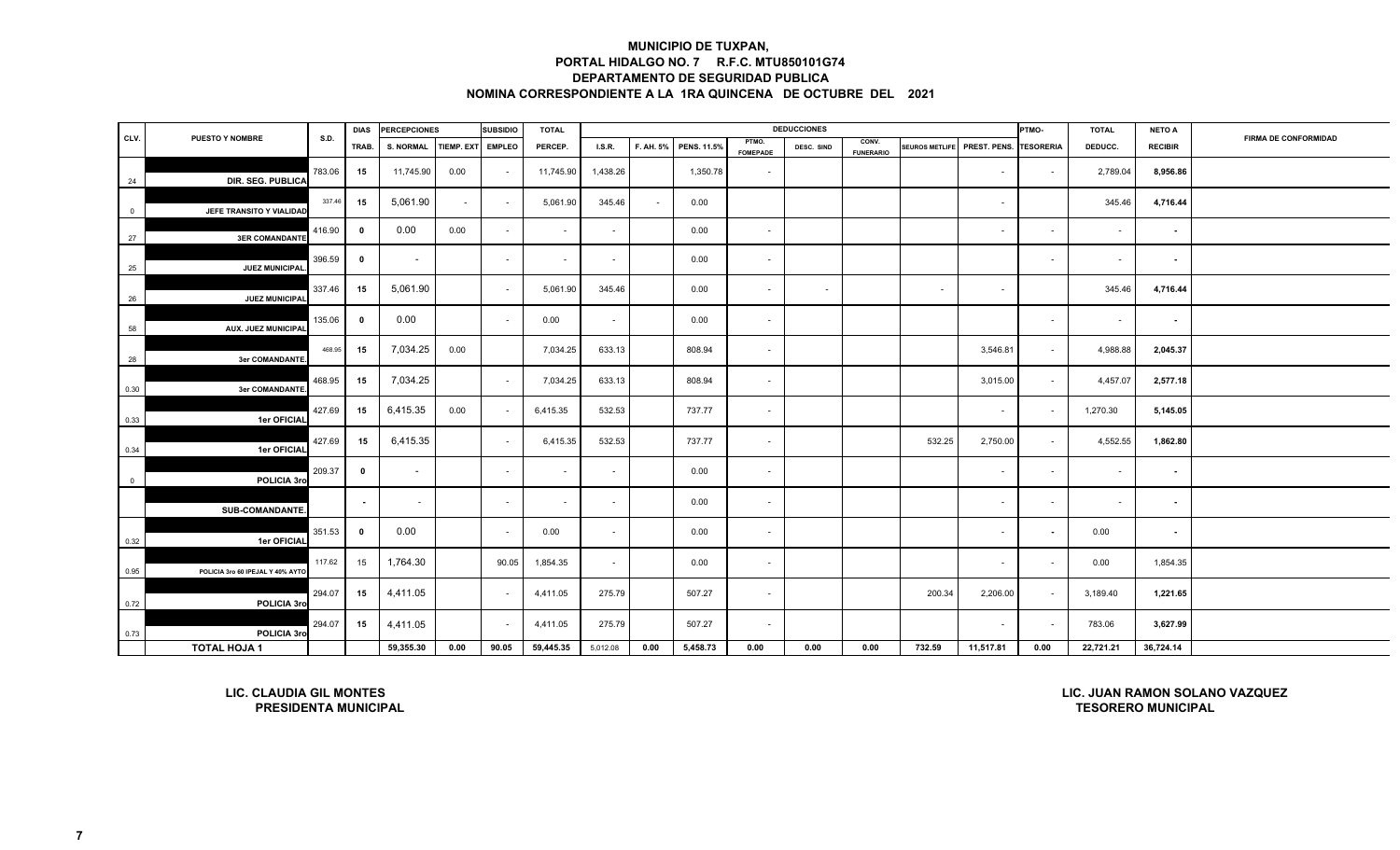|      |                                        |             |                         | DIAS PERCEPCIONES |                 | <b>SUBSIDIO</b> | <b>TOTAL</b> |          |        |                       |                          | <b>DEDUCCIONES</b> |                           |                                 |                        | <b>PRESTAMO</b> | <b>TOTAL</b> | <b>NETO A</b>  |                             |
|------|----------------------------------------|-------------|-------------------------|-------------------|-----------------|-----------------|--------------|----------|--------|-----------------------|--------------------------|--------------------|---------------------------|---------------------------------|------------------------|-----------------|--------------|----------------|-----------------------------|
| CLV. | <b>PUESTO Y NOMBRE</b>                 | <b>S.D.</b> | TRAB.                   | <b>S. NORMAL</b>  | <b>T. EXTRA</b> | <b>EMPLEO</b>   | PERCEP.      | LS.R.    |        | F. AH. 5% PENS. 11.5% | PTMO.<br><b>FOMEPADE</b> | DESC. SIND         | CONV.<br><b>FUNERARIO</b> | <b>SEGURO</b><br><b>METLIFE</b> | PREST. PENS. TESORERIA |                 | DEDUCC.      | <b>RECIBIR</b> | <b>FIRMA DE CONFORMIDAD</b> |
| 0.29 | <b>1ER OFICIAL</b>                     | 427.69      | 15                      | 6,415.35          | $\sim$          |                 | 6,415.35     | 532.53   |        | 737.77                | $\sim$                   |                    | $\sim$                    |                                 | $\sim$                 | $\sim$          | 1,270.30     | 5,145.05       |                             |
| 0.65 | POLICIA 3ro                            | 200.00      | $\overline{\mathbf{0}}$ | 0.00              | 0.00            | $\sim$          | $\sim$       | $\sim$   |        | $\sim$                | $\sim$                   |                    | $\sim$                    |                                 | $\sim$                 | $\sim$          | 0.00         | 0.00           |                             |
|      | POLICIA 2do                            | 212.99      | $\mathbf{0}$            | 0.00              |                 | $\sim$          | $\sim$       | $\sim$   |        | $\sim$                | $\sim$                   |                    |                           |                                 | $\sim$                 | $\sim$          | 0.00         | 0.00           |                             |
|      | POLICIA 3ro 60 % PENSIONES Y 40% AYTO. | 117.66      | 15                      | 1,764.90          |                 | 90.01           | 1,854.91     | $\sim$   |        | $\sim$                | $\sim$                   |                    |                           |                                 | $\sim$                 | $\sim$          | 0.00         | 1,854.91       |                             |
|      | POLICIA 3ro                            | $\sim$      | $\sim$                  | $\sim$            |                 | $\sim$          | $\sim$       | $\sim$   |        | $\sim$                | $\sim$                   |                    |                           |                                 | $\sim$                 | $\sim$          | $\sim$       | $\sim$         |                             |
| 0.40 | 2DO OFICIAL                            | 310.43      | $\mathbf{0}$            | 0.00              | $\sim$          |                 | $\sim$       | $\sim$   |        | $\sim$                | $\sim$                   |                    |                           | $\sim$                          | $\sim$                 |                 | 0.00         | 0.00           |                             |
| 0.39 | POLICIA 1ro                            | 324.32      |                         | 0.00              |                 | $\sim$          | $\sim$       |          |        | $\sim$                | $\sim$                   |                    |                           |                                 | $\sim$                 | $\sim$          | 0.00         | 0.00           |                             |
|      | POLICIA 3ro                            | 294.07      | $\mathbf{0}$            | 0.00              | 0.00            | $\sim$          | $\sim$       | $\sim$   |        | $\sim$                | $\sim$                   |                    |                           |                                 | $\sim$                 | $\sim$          | 0.00         | 0.00           |                             |
|      | POLICIA 3ro                            | 294.07      | 15                      | 4,411.05          | 0.00            | $\sim$          | 4,411.05     | 275.79   |        | $\sim$                | $\sim$                   |                    |                           |                                 | $\sim$                 | $\sim$          | 275.79       | 4,135.26       |                             |
|      | POLICIA 1ro                            | $\sim 100$  | $\sim$                  | $\sim$            |                 | $\sim$          | $\sim$       | $\sim$   | $\sim$ | $\sim$                |                          |                    |                           |                                 | $\sim$                 | $\sim$          | $\sim$       | $\sim$         |                             |
|      | POLICIA 1ro                            | 223.11      | $\overline{\mathbf{0}}$ | $\sim$            |                 | $\sim$          | $\sim$       | $\sim$   |        | $\sim$                | $\sim$                   |                    |                           |                                 | $\sim$                 | $\sim$          | ۰.           | $\sim$         |                             |
| ###  | POLICIA 3ro                            | 294.07      | $\mathbf{0}$            | 0.00              | 0.00            | $\sim$          | $\sim$       | $\sim$   |        | $\sim$                | $\sim$                   |                    |                           |                                 | $\sim$                 | $\sim$          | 0.00         | 0.00           |                             |
| #### | POLICIA 3ro                            | 294.07      | 15                      | 4,411.05          |                 | $\sim$          | 4,411.05     | 275.79   |        | $\sim$                | $\sim$                   |                    |                           |                                 | $\sim$                 | $\sim$          | 275.79       | 4,135.26       |                             |
|      | <b>TOTAL HOJA 2</b>                    |             |                         | 17,002.35         | 0.00            | 90.01           | 17,092.36    | 1,084.11 | 0.00   | 737.77                | 0.00                     | 0.00               | 0.00                      | 0.00                            | 0.00                   | 0.00            | 1,821.88     | 15,270.48      |                             |

**LIC. CLAUDIA GIL MONTESPRESIDENTA MUNICIPAL**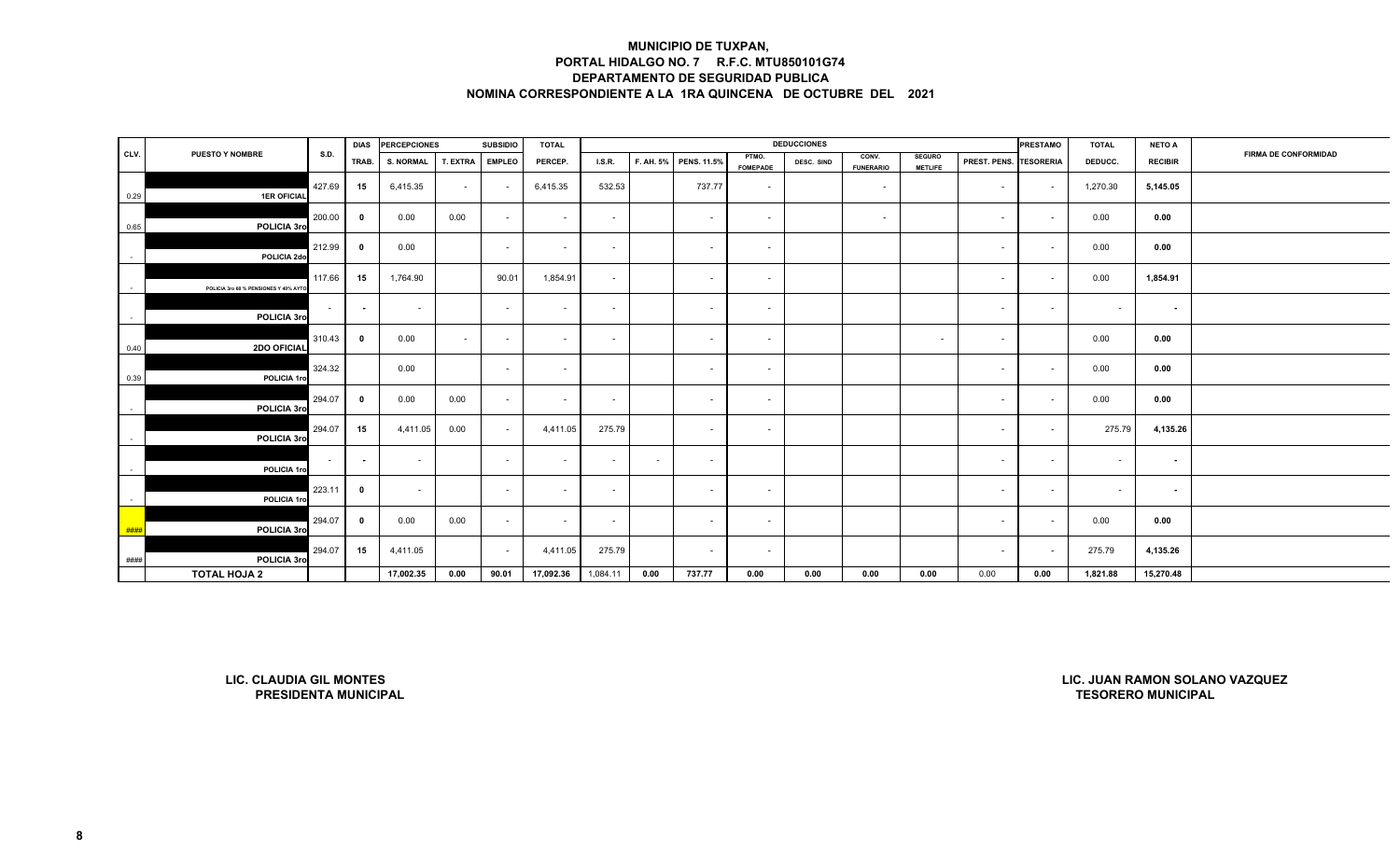|        |                                                               |             | <b>DIAS</b>             | <b>PERCEPCIONES</b> |          | <b>SUBSIDIO</b> | <b>TOTAL</b>   |          |           |             |                          | <b>DEDUCCIONES</b> |                           |                                 |              | <b>PTMO</b>      | <b>TOTAL</b>              | <b>NETO A</b>  |                                |
|--------|---------------------------------------------------------------|-------------|-------------------------|---------------------|----------|-----------------|----------------|----------|-----------|-------------|--------------------------|--------------------|---------------------------|---------------------------------|--------------|------------------|---------------------------|----------------|--------------------------------|
| CLV.   | <b>PUESTO Y NOMBRE</b>                                        | <b>S.D.</b> | TRAB.                   | <b>S. NORMAL</b>    | T. EXTRA | <b>EMPLEO</b>   | PERCEP.        | LS.R.    | F. AH. 5% | PENS. 11.5% | PTMO.<br><b>FOMEPADE</b> | DESC. SIND         | CONV.<br><b>FUNERARIO</b> | <b>SEGURO</b><br><b>METLIFE</b> | PREST. PENS. | <b>TESORERIA</b> | DEDUCC.                   | <b>RECIBIR</b> | <b>FIRMA DE CONFORMIDAD</b>    |
|        | POLICIA 3rd                                                   | 209.37      | $\mathbf{0}$            | 0.00                |          | $\sim$          | 0.00           | $\sim$   |           | $\sim$      | $\sim$                   |                    |                           |                                 |              | $\sim$           | 0.00                      | 0.00           |                                |
| 0.81   | POLICIA 3ro 60 % PENSIONES Y 40% AYT                          | 117.62      | 15                      | 1,764.30            |          | 90.05           | 1,854.35       | $\sim$   |           | $\sim$      | $\overline{\phantom{a}}$ |                    |                           |                                 | $\sim$       | $\sim$           | 0.00                      | 1,854.35       |                                |
| $\sim$ | 2do OFICIAI                                                   | $\sim$      | $\sim$                  | $\sim$              | $\sim$   | $\sim$          | $\mathbf{r}$   | $\sim$   |           | $\sim$      | $\sim$                   |                    |                           |                                 | $\sim$       | $\sim$           | $\sim$                    | $\sim$         |                                |
| $\sim$ | POLICIA 3rd                                                   | 194.51      | $\mathbf 0$             | 0.00                |          | $\sim$          | 0.00           | $\sim$   |           | $\sim$      | $\sim$                   |                    |                           |                                 | $\sim$       | $\sim$           | 0.00                      | 0.00           |                                |
| ####   | POLICIA 3RC                                                   | 241.70      | $\overline{\mathbf{0}}$ | $\sim$              | 0.00     | $\sim$          | $\blacksquare$ | $\sim$   |           | $\sim$      | $\sim$                   |                    |                           |                                 | $\sim$       | $\sim$           | $\sim$                    | $\sim$         |                                |
| 0.74   | POLICIA 3ro                                                   | 241.70      | $\overline{\mathbf{0}}$ | 0.00                |          | $\sim$          | 0.00           | $\sim$   |           | $\sim$      | $\sim$                   |                    |                           |                                 | $\sim$       | $\sim$           | 0.00                      | 0.00           |                                |
| 0.43   | POLICIA 2do                                                   | 286.26      | $\mathbf{0}$            | 0.00                | 0.00     | $\sim$          | 0.00           | $\sim$   |           | $\sim$      | $\sim$                   |                    | $\sim$                    |                                 | $\sim$       | $\sim$           | 0.00                      | 0.00           |                                |
| 0.96   | <b>3ER COMANDANTE</b>                                         | 468.95      | 15                      | 7,034.25            | 0.00     | $\sim$          | 7,034.25       | 633.13   |           | 808.94      | $\sim$                   |                    |                           | 250.01                          | 3,258.74     | $\sim$           | 4,950.82                  | 2,083.43       |                                |
| 0.89   | POLICIA 3rd                                                   | 294.07      | 15                      | 4,411.05            | 0.00     | $\sim$          | 4,411.05       | 275.79   |           | 507.27      | $\sim$                   |                    | 100.00                    |                                 | 2,206.00     | $\sim$           | 3,089.06                  | 1,321.99       |                                |
| 0.77   | POLICIA 3ro                                                   | 441.37      | 15                      | 6,620.55            |          | $\sim$          | 6,620.55       | 562.44   |           | 761.36      | $\sim$                   |                    |                           |                                 | 2,838.00     | $\sim$           | 4,161.80                  | 2,458.75       |                                |
| 0.52   | POLICIA 3rd                                                   | 294.07      | 15                      | 4,411.05            |          | $\sim$          | 4,411.05       | 275.79   |           | $\sim$      | $\sim$                   |                    |                           |                                 | $\sim$       | $\sim$           | 275.79                    | 4,135.26       |                                |
| ####   | POLICIA 3ro 60 % PENSIONES Y 40% AYT                          | 117.62      | $\overline{0}$          | 0.00                |          | $\sim$          | 0.00           | $\sim$   |           | $\sim$      | $\sim$                   |                    |                           |                                 | $\sim$       | $\sim$           | 0.00                      | 0.00           |                                |
| 0.87   | POLICIA 3rd                                                   | 294.07      | 15                      | 4,411.05            |          | $\sim$          | 4,411.05       | 275.79   |           | 507.27      | $\sim$                   |                    | 100.00                    |                                 | 875.00       | $\sim$           | 1,758.06                  | 2,652.99       |                                |
| $\sim$ | POLICIA 3ro                                                   | 0.00        | $\mathbf{0}$            | 0.00                | $\sim$   |                 | 0.00           |          |           | $\sim$      |                          |                    |                           |                                 | $\sim$       | $\sim$           | 0.00                      | 0.00           |                                |
| 0.86   | POLICIA 3rd                                                   | 153.25      | 15                      | 2,298.75            |          | 41.91           | 2,340.66       | $\sim$   |           | 264.36      | $\sim$                   |                    |                           |                                 | $\sim$       | $\sim$           | 264.36                    | 2,076.30       |                                |
|        | <b>TOTAL HOJA 3</b>                                           |             |                         | 30,951.00           | 0.00     | 131.96          | 31,082.96      | 2,022.94 | 0.00      | 2,849.20    | 0.00                     | 0.00               | 200.00                    | 250.01                          | 9,177.74     | 0.00             | 14,499.89                 | 16,583.07      |                                |
|        | <b>LIC. CLAUDIA GIL MONTES</b><br><b>PRESIDENTA MUNICIPAL</b> |             |                         |                     |          |                 |                |          |           |             |                          |                    |                           |                                 |              |                  | <b>TESORERO MUNICIPAL</b> |                | LIC. JUAN RAMON SOLANO VAZQUEZ |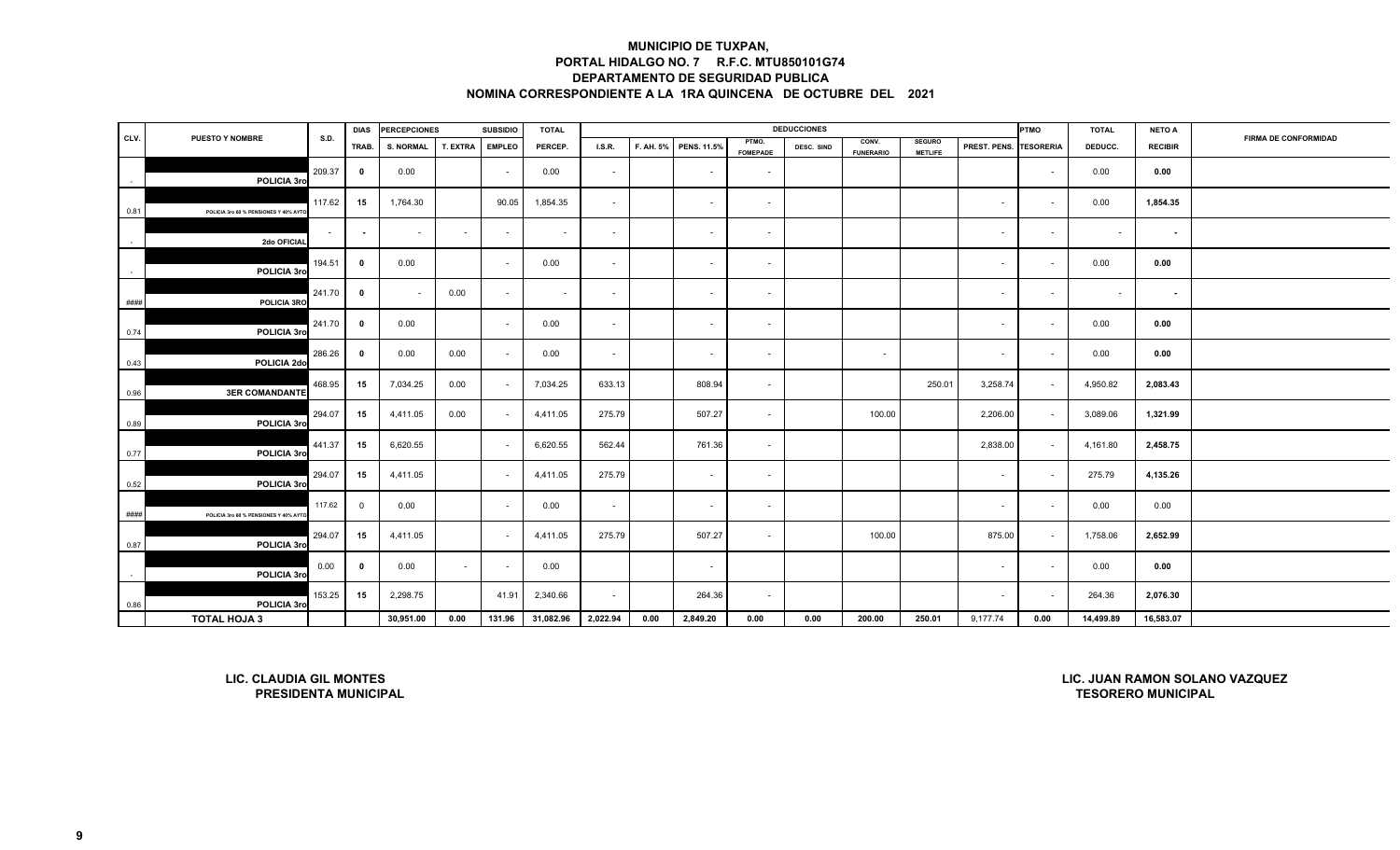|        |                                      |        | <b>DIAS</b>             | <b>PERCEPCIONES</b> |        | <b>SUBSIDIO</b> | <b>TOTAL</b> |          |      |                       |                          | <b>DEDUCCIONES</b> |                           |                                 |                        | <b>PRESTAMO</b> | <b>TOTAL</b> | <b>NETO A</b>  |                      |
|--------|--------------------------------------|--------|-------------------------|---------------------|--------|-----------------|--------------|----------|------|-----------------------|--------------------------|--------------------|---------------------------|---------------------------------|------------------------|-----------------|--------------|----------------|----------------------|
| CLV.   | <b>PUESTO Y NOMBRE</b>               | S.D.   | TRAB.                   | <b>S. NORMAL</b>    | T.E.   | <b>EMPLEO</b>   | PERCEP.      | LS.R.    |      | F. AH. 5% PENS. 11.5% | PTMO.<br><b>FOMEPADE</b> | DESC. SIND         | CONV.<br><b>FUNERARIO</b> | <b>SEGURO</b><br><b>METLIFE</b> | PREST. PENS. TESORERIA |                 | DEDUCC.      | <b>RECIBIR</b> | FIRMA DE CONFORMIDAD |
| 0.82   | POLICIA 3ro 60 % PENSIONES Y 40% AYT | 294.05 | 15                      | 4,410.75            |        |                 | 4,410.75     | 275.76   |      | $\sim$                | $\sim$                   |                    |                           |                                 | $\sim$                 | $\sim$          | 275.76       | 4,134.99       |                      |
| 98.00  | POLICIA 3ro                          | 261.42 | $\overline{\mathbf{0}}$ | 0.00                | 0.00   | $\sim$          | 0.00         | $\sim$   |      | $\sim$                | $\sim$                   |                    |                           | $\sim$                          | $\sim$                 | $\sim$          | 0.00         | 0.00           |                      |
|        | POLICIA 3ro                          | 294.07 | 15                      | 4,411.05            |        | $\sim$          | 4,411.05     | 275.79   |      | 507.27                | $\sim$                   |                    |                           |                                 | $\sim$                 | $\sim$          | 783.06       | 3,627.99       |                      |
|        | POLICIA 3ro                          | 294.07 | 15                      | 4,411.05            | $\sim$ | $\sim$          | 4,411.05     | 275.79   |      | 507.27                | $\sim$                   |                    |                           |                                 | $\sim$                 | $\sim$          | 783.06       | 3,627.99       |                      |
|        | POLICIA 3ro                          | 294.07 | 15                      | 4,411.05            |        | $\sim$          | 4,411.05     | 275.79   |      | 507.27                | $\sim$                   |                    |                           |                                 | $\sim$                 |                 | 783.06       | 3,627.99       |                      |
| ####   | POLICIA 3ro                          | 241.70 | $\mathbf{0}$            | $\sim$              | $\sim$ | $\sim$          | $\sim$       | $\sim$   |      | $\sim$                | $\sim$                   |                    |                           |                                 | $\sim$                 | $\sim$          | $\sim$       | $\sim$         |                      |
| ####   | POLICIA 3ro                          | 294.07 | 15                      | 4,411.05            | 0.00   |                 | 4,411.05     | 275.79   |      | 507.27                | $\sim$                   |                    |                           |                                 | $\sim$                 | $\sim$          | 783.06       | 3,627.99       |                      |
| $\sim$ | POLICIA 3ro                          | 209.37 | $\mathbf 0$             | 0.00                |        | $\sim$          | 0.00         | $\sim$   |      | $\sim$                | $\sim$                   |                    |                           |                                 | $\sim$                 | $\sim$          | 0.00         | 0.00           |                      |
| 0.97   | POLICIA 3ro 40% IPEJAL Y 60% AYTO    | 176.45 | 15                      | 2,646.75            |        | $\sim$          | 2,646.75     | 7.81     |      | $\sim$                | $\sim$                   |                    |                           |                                 | $\sim$                 | $\sim$          | 7.81         | 2,638.94       |                      |
|        | POLICIA 3ro                          | $\sim$ | $\sim$                  | $\sim$              |        | $\sim$          | $\sim$       | $\sim$   |      | $\sim$                | $\sim$                   |                    |                           |                                 | $\sim$                 | $\sim$          | $\sim$       | $\sim$         |                      |
| 0.470  | POLICIA 2do                          | 264.66 | 0                       | 0.00                | 0.00   | $\sim$          | 0.00         | $\sim$   |      | $\sim$                | $\sim$                   |                    |                           |                                 | $\sim$                 | $\sim$          | 0.00         | 0.00           |                      |
|        | POLICIA 3ro                          | 209.37 | $\mathbf 0$             | 0.00                |        | $\sim$          | 0.00         | $\sim$   |      |                       | $\overline{\phantom{a}}$ |                    |                           |                                 | $\sim$                 |                 | 0.00         | 0.00           |                      |
|        | <b>TOTAL HOJA 4</b>                  |        |                         | 24,701.70           | 0.00   | 0.00            | 24,701.70    | 1,386.73 | 0.00 | 2,029.08              | 0.00                     | 0.00               | 0.00                      | 0.00                            | 0.00                   | 0.00            | 3,415.81     | 21,285.89      |                      |

**LIC. CLAUDIA GIL MONTESPRESIDENTA MUNICIPAL**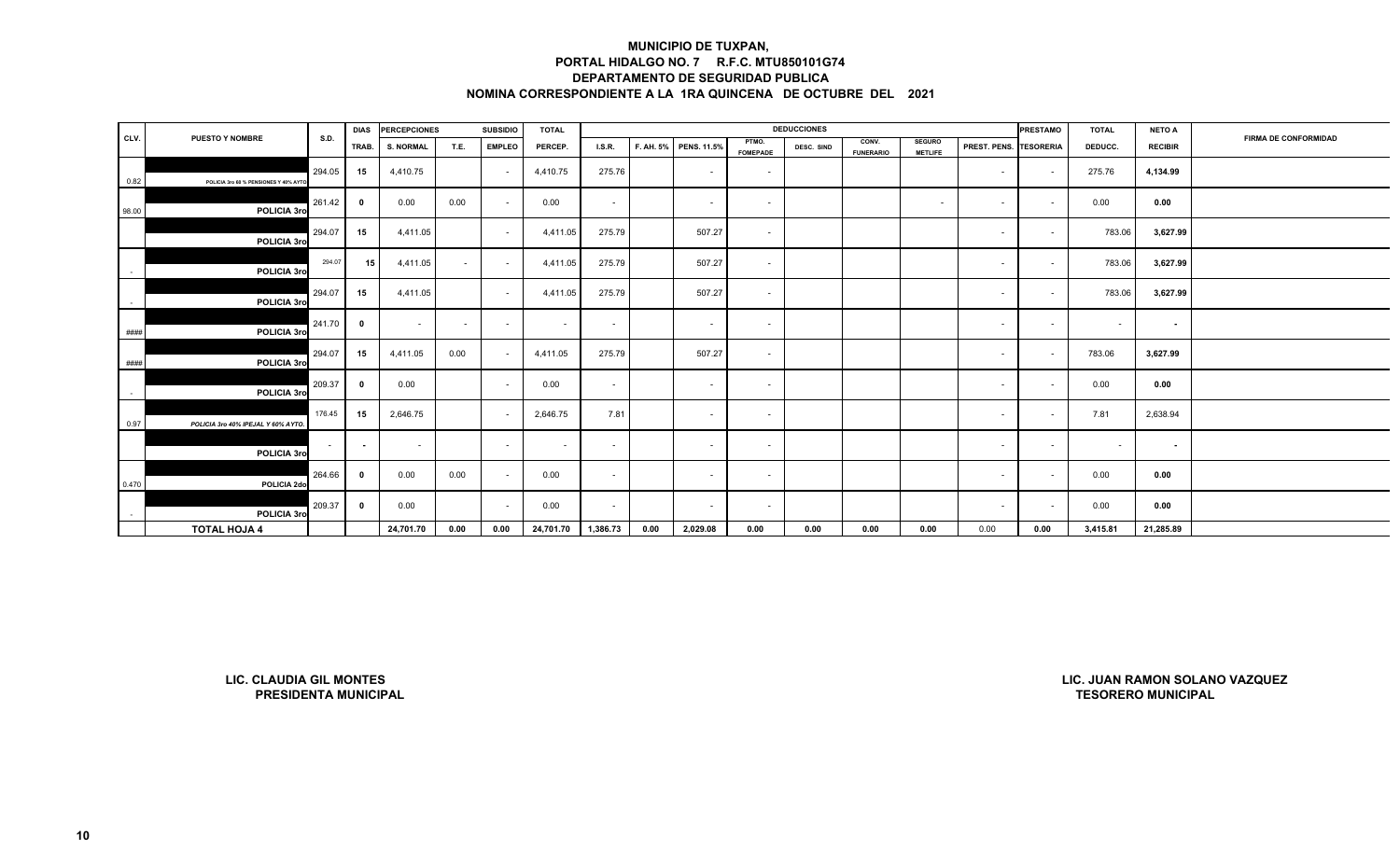|        |                                        |        | <b>DIAS</b> | <b>PERCEPCIONES</b> |          | <b>SUBSIDIO</b> | <b>TOTAL</b> |          |      |                       |                          | <b>DEDUCCIONES</b> |                           |                                 |                        | <b>PRESTAMO</b> | <b>TOTAL</b> | <b>NETO A</b>  |                             |
|--------|----------------------------------------|--------|-------------|---------------------|----------|-----------------|--------------|----------|------|-----------------------|--------------------------|--------------------|---------------------------|---------------------------------|------------------------|-----------------|--------------|----------------|-----------------------------|
| CLV.   | <b>PUESTO Y NOMBRE</b>                 | S.D.   | TRAB.       | <b>S. NORMAL</b>    | T. EXTRA | <b>EMPLEO</b>   | PERCEP.      | LS.R.    |      | F. AH. 5% PENS. 11.5% | PTMO.<br><b>FOMEPADE</b> | DESC. SIND         | CONV.<br><b>FUNERARIO</b> | <b>SEGURO</b><br><b>METLIFE</b> | PREST. PENS. TESORERIA |                 | DEDUCC.      | <b>RECIBIR</b> | <b>FIRMA DE CONFORMIDAD</b> |
| 36.00  | 2do OFICIAL                            | 349.19 | 15          | 5,237.85            | $\sim$   | $\sim$          | 5,237.85     | 367.98   |      | 602.35                | $\sim$                   |                    |                           | 250.80                          | 2,000.00               | $\sim$          | 3,221.13     | 2,016.72       |                             |
| 0.35   | <b>1ER OFICIAL</b>                     | 337.29 | 15          | 5,059.35            | 0.00     | $\sim$          | 5,059.35     | 345.13   |      | 581.83                | $\sim$                   |                    |                           |                                 | 2,169.00               | $\sim$          | 3,095.96     | 1,963.39       |                             |
| $\sim$ | POLICIA 3ro                            | 209.37 | $\mathbf 0$ | 0.00                |          | $\sim$          | 0.00         | $\sim$   |      | $\sim$                | $\sim$                   |                    |                           |                                 | $\sim$                 | $\sim$          | 0.00         | 0.00           |                             |
| 0.69   | POLICIA 3ro                            | 294.07 | 15          | 4,411.05            |          | $\sim$          | 4,411.05     | 275.79   |      | 507.27                | $\sim$                   |                    |                           |                                 | 2,206.00               | $\sim$          | 2,989.06     | 1,421.99       | $\star\star$                |
| 0.66   | POLICIA 3ro 60 % PENSIONES Y 40% AYTO. | 117.62 | 15          | 1,764.30            |          | 90.05           | 1,854.35     | $\sim$   |      | $\sim$                | $\sim$                   |                    |                           |                                 | $\sim$                 | $\sim$          | 0.00         | 1,854.35       |                             |
|        | POLICIA 3ro                            | $\sim$ | $\sim$      | $\sim$              | $\sim$   | $\sim$          | $\sim$       | $\sim$   |      | $\sim$                | $\sim$                   |                    |                           |                                 | $\sim$                 | $\sim$          | $\sim$       | $\sim$         |                             |
|        | POLICIA 3ro                            | 294.07 | 15          | 4,411.05            |          | $\sim$          | 4,411.05     | 275.79   |      | 507.27                | $\sim$                   |                    |                           | 299.24                          | $\sim$                 | $\sim$          | 1,082.30     | 3,328.75       |                             |
|        | POLICIA 3ro                            | 201.32 | $\mathbf 0$ | $\sim$              |          | $\sim$          | $\sim$       | $\sim$   |      | $\sim$                |                          |                    |                           |                                 | $\sim$                 | $\sim$          | 0.00         | $\sim$         |                             |
|        | POLICIA 1ro                            | 240.15 | $\mathbf 0$ |                     | 0.00     | $\sim$          | $\sim$       | $\sim$   |      | $\sim$                | $\sim$                   |                    |                           |                                 | $\sim$                 | $\sim$          | $\sim$       | 0.00           |                             |
|        | POLICIA 3ro                            | 294.07 | 15          | 4,411.05            | 0.00     | $\sim$          | 4,411.05     | 275.79   |      | 507.27                |                          |                    |                           |                                 | 1,891.00               | $\sim$          | 2,674.06     | 1,736.99       |                             |
| 0.53   | POLICIA 3ro 60 % PENSIONES Y 40% AYTO. | 117.62 | 15          | 1,764.30            |          | 90.05           | 1,854.35     | $\sim$   |      | $\sim$                | $\sim$                   |                    |                           |                                 | $\sim$                 | $\sim$          | 0.00         | 1,854.35       |                             |
|        | 2do OFICIAL                            | $\sim$ | $\sim$      | $\sim$              |          | $\sim$          | $\sim$       | $\sim$   |      | $\sim$                | $\sim$                   |                    |                           |                                 | $\sim$                 | $\sim$          | $\sim$       | $\sim$         |                             |
| 0.76   | <b>AUXILIAR DSPPD</b>                  | 203.57 | $\mathbf 0$ | 0.00                | $\sim$   |                 | 0.00         | $\sim$   |      | $\sim$                | $\sim$                   | $\sim$             |                           |                                 | $\sim$                 | $\sim$          | 0.00         | 0.00           |                             |
| 0.93   | <b>AUXILIAR DSPPD</b>                  | 203.57 | $\mathbf 0$ | 0.00                | $\sim$   | $\sim$          | 0.00         | $\sim$   |      | $\sim$                | $\sim$                   | $\sim$             |                           |                                 | $\sim$                 | $\sim$          | 0.00         | 0.00           |                             |
|        | <b>TOTAL HOJA 5</b>                    |        |             | 27,058.95           | 0.00     | 180.10          | 27,239.05    | 1,540.48 | 0.00 | 2,705.99              | 0.00                     | 0.00               | 0.00                      | 550.04                          | 8,266.00               | 0.00            | 13,062.51    | 14,176.54      |                             |

**LIC. CLAUDIA GIL MONTESPRESIDENTA MUNICIPAL**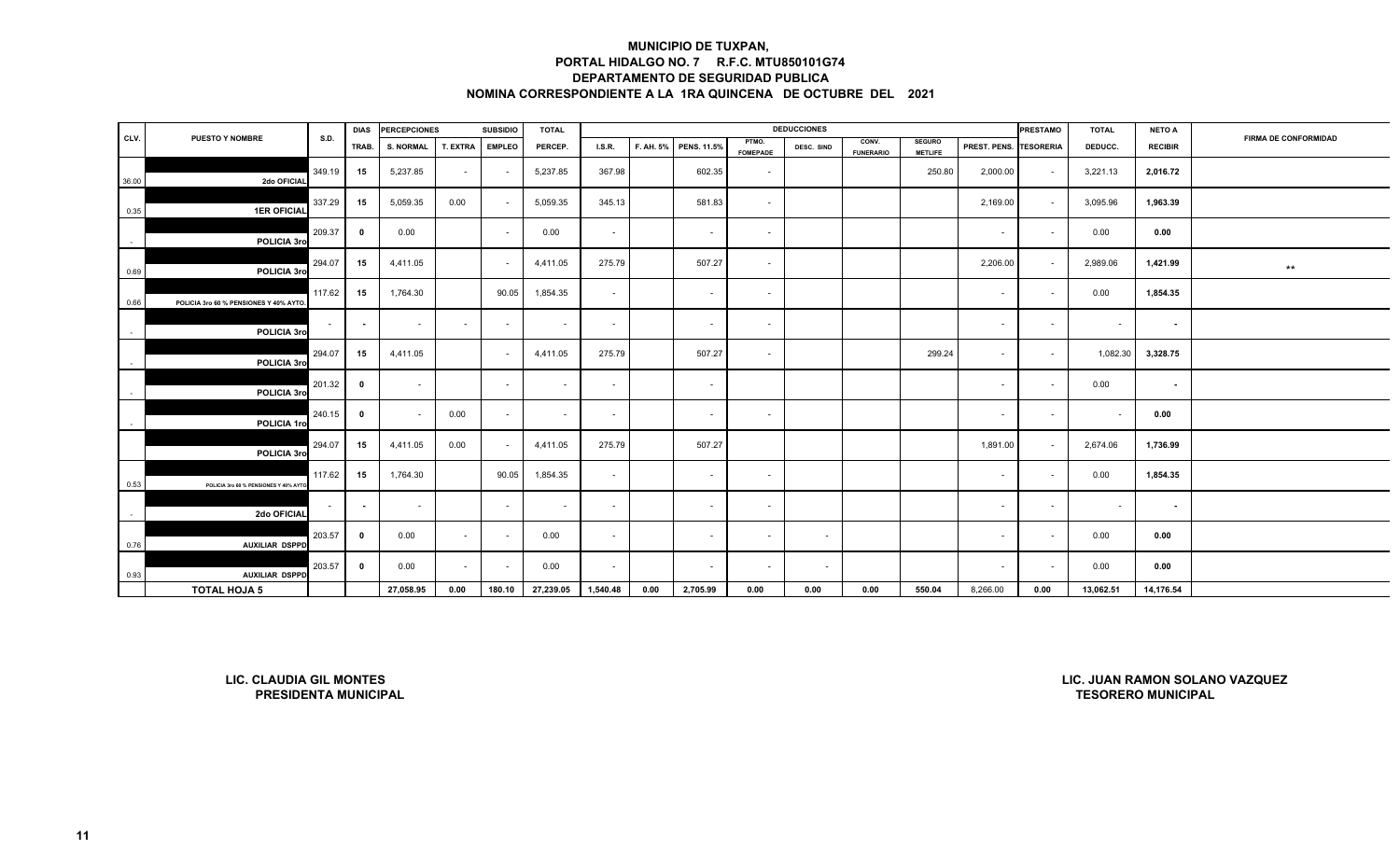|        |                                                               |             | <b>DIAS</b>             | <b>PERCEPCIONES</b> |        | <b>SUBSIDIO</b> | <b>TOTAL</b>             |          |           |                    |                          | <b>DEDUCCIONES</b> |                           |                                  |              | PTMO.            | <b>TOTAL</b>              | <b>NETO A</b>  |                                |
|--------|---------------------------------------------------------------|-------------|-------------------------|---------------------|--------|-----------------|--------------------------|----------|-----------|--------------------|--------------------------|--------------------|---------------------------|----------------------------------|--------------|------------------|---------------------------|----------------|--------------------------------|
| CLV.   | <b>PUESTO Y NOMBRE</b>                                        | <b>S.D.</b> | TRAB.                   | <b>S. NORMAL</b>    | T.E    | <b>EMPLEO</b>   | PERCEP.                  | I.S.R.   | F. AH. 5% | <b>PENS. 11.5%</b> | PTMO.<br><b>FOMEPADE</b> | DESC. SIND         | CONV.<br><b>FUNERARIO</b> | <b>SEGUROS</b><br><b>METLIFE</b> | PREST. PENS. | <b>TESORERIA</b> | DEDUCC.                   | <b>RECIBIR</b> | <b>FIRMA DE CONFORMIDAD</b>    |
| $\sim$ | POLICIA 3rd                                                   | 232.40      | $\bullet$               | $\sim$              | $\sim$ | $\sim$          | $\overline{\phantom{a}}$ | $\sim$   |           | $\sim$             | $\sim$                   |                    |                           |                                  | $\sim$       | $\sim$           | $\sim$                    | 0.00           |                                |
| 0.45   | POLICIA 2do                                                   | 322.00      | 15                      | 4,830.00            |        | $\sim$          | 4,830.00                 | 315.77   |           | 555.45             | $\sim$                   |                    |                           | $\sim$                           | $\sim$       | $\sim$           | 871.22                    | 3,958.78       |                                |
| $\sim$ | <b>TRANSITO Y VIALIDAD</b>                                    | 282.76      |                         | 0.00                | $\sim$ | $\sim$          | 0.00                     |          |           | $\sim$             | $\sim$                   |                    |                           |                                  | $\sim$       | $\sim$           | $\sim$                    | 0.00           |                                |
| $\sim$ | POLICIA 3rd                                                   | 232.40      | $\sim$                  | $\sim$              |        | $\sim$          | $\overline{\phantom{a}}$ | $\sim$   |           | $\sim$             | $\sim$                   |                    |                           |                                  | $\sim$       | $\sim$           | $\sim$                    | 0.00           |                                |
| $\sim$ | POLICIA 3ro                                                   | 251.36      | $\overline{\mathbf{0}}$ | 0.00                |        | $\sim$          | 0.00                     | $\sim$   |           | $\sim$             | $\sim$                   |                    |                           |                                  | $\sim$       | $\sim$           | $\sim$                    | 0.00           |                                |
| $\sim$ | POLICIA 3ro                                                   | 294.07      | 15                      | 4,411.05            |        | $\sim$          | 4,411.05                 | 275.79   |           | 507.27             | $\sim$                   |                    |                           |                                  | 1,201.81     | $\sim$           | 1,984.87                  | 2,426.18       |                                |
|        | POLICIA 3ro                                                   | 261.41      | $\overline{0}$          | $\sim$              |        | $\sim$          | 0.00                     | $\sim$   |           | $\sim$             | $\sim$                   |                    |                           | $\sim$                           | $\sim$       | $\sim$           | $\sim$                    | $\sim$         |                                |
|        | <b>TRANSITO Y VIALIDAD</b>                                    | 294.07      | 15                      | 4,411.05            | 0.00   | $\sim$          | 4,411.05                 | 275.79   |           | $\sim$             |                          |                    |                           |                                  | $\sim$       | $\sim$           | 275.79                    | 4,135.26       |                                |
|        | <b>POLICIA 3ERO</b>                                           | 232.40      | $\overline{\mathbf{0}}$ | $\sim$              | 0.00   | $\sim$          | $\sim$                   | $\sim$   |           | $\sim$             | $\sim$                   |                    |                           |                                  | $\sim$       | $\sim$           | $\sim$                    | $\sim$         |                                |
| 0.51   | <b>TRANSITO Y VIALIDAD</b>                                    | 294.07      | 15                      | 4,411.05            | 0.00   | $\sim$          | 4,411.05                 | 275.79   |           | $\sim$             | $\sim$                   |                    |                           |                                  | $\sim$       | $\sim$           | 275.79                    | 4,135.26       |                                |
|        | POLICIA 3ro                                                   | 282.76      | $\overline{\mathbf{0}}$ | 0.00                |        | $\sim$          | 0.00                     | $\sim$   |           | $\sim$             | $\sim$                   |                    |                           |                                  | $\sim$       | $\sim$           | $\sim$                    | $\sim$         |                                |
|        | <b>TOTAL HOJA 6</b>                                           |             |                         | 18,063.15           | 0.00   | 0.00            | 18,063.15                | 1,143.14 | 0.00      | 1,062.72           | 0.00                     | 0.00               | 0.00                      | 0.00                             | 1,201.81     | 0.00             | 3,407.67                  | 14,655.48      |                                |
|        |                                                               |             |                         |                     |        |                 |                          |          |           |                    |                          |                    |                           |                                  |              |                  |                           |                |                                |
|        | <b>LIC. CLAUDIA GIL MONTES</b><br><b>PRESIDENTA MUNICIPAL</b> |             |                         |                     |        |                 |                          |          |           |                    |                          |                    |                           |                                  |              |                  | <b>TESORERO MUNICIPAL</b> |                | LIC. JUAN RAMON SOLANO VAZQUEZ |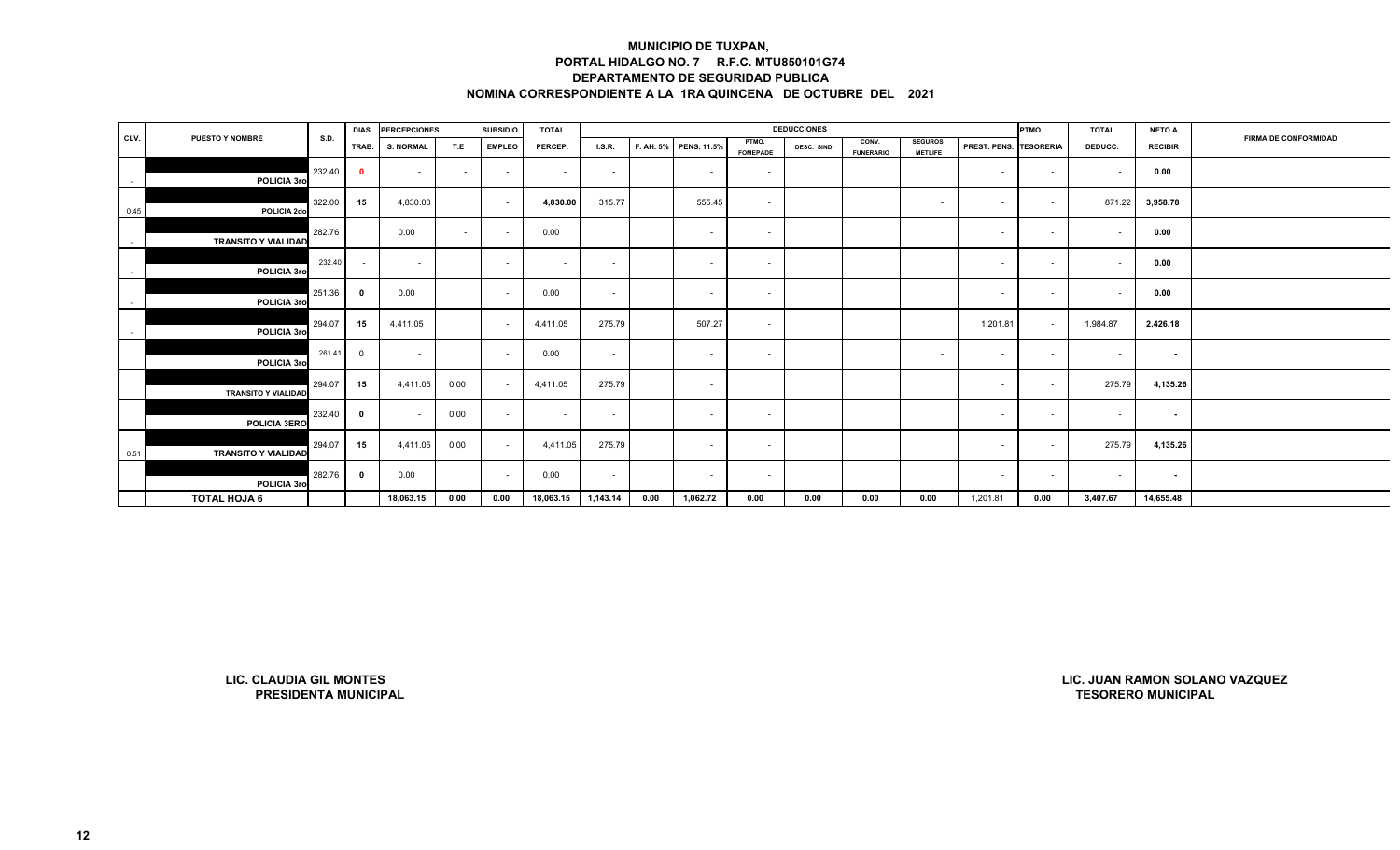| CLV.<br>0.00<br>0.00<br>0.00<br>0.00<br>0.00<br>0.00<br>0.00<br>0.00 | <b>PUESTO Y NOMBRE</b><br>POLICIA 3ro | S.D.<br>241.70 | TRAB.                   | <b>S. NORMAL</b>         | T.E. | <b>EMPLEO</b> |                          |          |      |                       |                          |            |                           |                                 |              | <b>PREST</b>             | <b>TOTAL</b> |                |                             |
|----------------------------------------------------------------------|---------------------------------------|----------------|-------------------------|--------------------------|------|---------------|--------------------------|----------|------|-----------------------|--------------------------|------------|---------------------------|---------------------------------|--------------|--------------------------|--------------|----------------|-----------------------------|
|                                                                      |                                       |                |                         |                          |      |               | PERCEP.                  | $LSR$ .  |      | F. AH. 5% PENS. 11.5% | PTMO.<br><b>FOMEPADE</b> | DESC. SIND | CONV.<br><b>FUNERARIO</b> | <b>SEGURO</b><br><b>METLIFE</b> | PREST. PENS. | <b>TESORERIA</b>         | DEDUCC.      | <b>RECIBIR</b> | <b>FIRMA DE CONFORMIDAD</b> |
|                                                                      |                                       |                | $\overline{\mathbf{0}}$ | 0.00                     |      |               | 0.00                     | $\sim$   |      |                       | $\overline{\phantom{a}}$ |            |                           |                                 | $\sim$       | $\sim$                   |              | 0.00           |                             |
|                                                                      | POLICIA 3ro                           | 261.42         | $\overline{\mathbf{0}}$ | 0.00                     |      | $\sim$        | 0.00                     | $\sim$   |      | $\sim$                | $\sim$                   |            |                           | $\sim$                          | $\sim$       | $\sim$                   | $\sim$       | 0.00           |                             |
|                                                                      | <b>3ER COMANDANTE</b>                 | 468.95         | 15                      | 7,034.25                 |      |               | 7,034.25                 | 633.13   |      | 808.94                | $\sim$                   |            |                           |                                 | 2,027.00     | $\sim$                   | 3,469.07     | 3,565.18       |                             |
|                                                                      | POLICIA 3ERO                          | 294.07         | 15                      | 4,411.05                 | 0.00 |               | 4,411.05                 | 275.79   |      | 507.27                | $\sim$                   |            |                           |                                 | $\sim$       | $\sim$                   | 783.06       | 3,627.99       |                             |
|                                                                      | POLICIA 3ro                           | 271.88         | $\overline{\mathbf{0}}$ | 0.00                     |      |               | 0.00                     | $\sim$   |      |                       | $\overline{\phantom{a}}$ |            |                           |                                 | $\sim$       |                          |              | 0.00           |                             |
|                                                                      | POLICIA 3ro                           | 271.88         | $\mathbf{0}$            | 0.00                     |      | $\sim$        | 0.00                     | $\sim$   |      | $\sim$                | $\sim$                   |            | $\sim$                    |                                 | $\sim$       | $\sim$                   | $\sim$       | 0.00           |                             |
|                                                                      | POLICIA 3rd                           | 294.07         | 15                      | 4,411.05                 |      |               | 4,411.05                 | 275.79   |      | 507.27                | $\sim$                   |            |                           |                                 | $\sim$       | $\sim$                   | 783.06       | 3,627.99       |                             |
|                                                                      | POLICIA 3ro                           | 241.70         | $\overline{\mathbf{0}}$ | 0.00                     |      |               | 0.00                     | $\sim$   |      |                       | $\sim$                   |            |                           |                                 | $\sim$       | $\blacksquare$           | $\sim$       | 0.00           |                             |
| 0.00                                                                 | POLICIA 3rd                           | 241.70         | $\overline{\mathbf{0}}$ | $\sim$                   | 0.00 | $\sim$        | 0.00                     | $\sim$   |      | $\sim$                | $\sim$                   |            |                           |                                 | $\sim$       | $\sim$                   | $\sim$       | 0.00           |                             |
| 0.00                                                                 | POLICIA 3ro                           | 241.70         | $\overline{\mathbf{0}}$ | 0.00                     |      | $\sim$        | 0.00                     | $\sim$   |      |                       | $\sim$                   |            |                           |                                 | $\sim$       | $\sim$                   | $\sim$       | 0.00           |                             |
|                                                                      | POLICIA 3ro                           |                |                         | $\overline{\phantom{a}}$ |      |               | 0.00                     | $\sim$   |      |                       | $\sim$                   |            |                           |                                 | $\sim$       |                          | $\sim$       | 0.00           |                             |
| 0.00                                                                 | <b>TRANSITO Y VIALIDAD</b>            | 294.07         | 15                      | 4,411.05                 | 0.00 |               | 4,411.05                 | 275.79   |      | 507.27                | $\overline{\phantom{a}}$ |            |                           |                                 | 2,206.00     | $\blacksquare$           | 2,989.06     | 1,421.99       |                             |
| 0.46                                                                 | POLICIA 2do                           | 309.62         | $\mathbf{0}$            | 0.00                     | 0.00 |               | 0.00                     | $\sim$   |      |                       | $\sim$                   |            |                           |                                 | $\sim$       | $\overline{\phantom{a}}$ | ٠            | 0.00           |                             |
| 0.00                                                                 | POLICIA 3ro                           | 241.70         | $\overline{\mathbf{0}}$ | 0.00                     |      | $\sim$        | 0.00                     | $\sim$   |      | $\sim$                | $\sim$                   |            |                           |                                 | $\sim$       | $\overline{\phantom{a}}$ | $\sim$       | 0.00           |                             |
| 0.00                                                                 | POLICIA 3rd                           | 241.70         | $\overline{\mathbf{0}}$ | 0.00                     |      |               | 0.00                     | $\sim$   |      |                       | $\overline{\phantom{a}}$ |            |                           |                                 | $\sim$       | $\blacksquare$           |              | 0.00           |                             |
| 0.31                                                                 | <b>3ER COMANDANTE</b>                 | 416.90         | $\overline{\mathbf{0}}$ |                          | 0.00 |               | $\sim$                   | $\sim$   |      |                       | $\sim$                   |            |                           |                                 | $\sim$       | $\blacksquare$           | $\sim$       | $\sim$         |                             |
| 0.00                                                                 | POLICIA 2do                           |                |                         | $\sim$                   |      | $\sim$        | $\overline{\phantom{a}}$ | $\sim$   |      |                       | $\sim$                   |            |                           |                                 | $\sim$       | $\blacksquare$           | $\sim$       | $\blacksquare$ |                             |
| 0.60                                                                 | POLICIA 3rd                           | 241.70         | $\overline{\mathbf{0}}$ | 0.00                     | 0.00 |               | 0.00                     | $\sim$   |      |                       | $\blacksquare$           |            |                           |                                 | $\sim$       |                          |              | 0.00           |                             |
|                                                                      | <b>TOTAL HOJA 7</b>                   |                |                         | 20,267.40                | 0.00 | 0.00          | 20,267.40                | 1,460.50 | 0.00 | 2,330.75              | 0.00                     | 0.00       | 0.00                      | 0.00                            | 4,233.00     | 0.00                     | 8,024.25     | 12,243.15      |                             |
|                                                                      |                                       |                |                         |                          |      |               |                          |          |      |                       |                          |            |                           |                                 |              |                          |              |                |                             |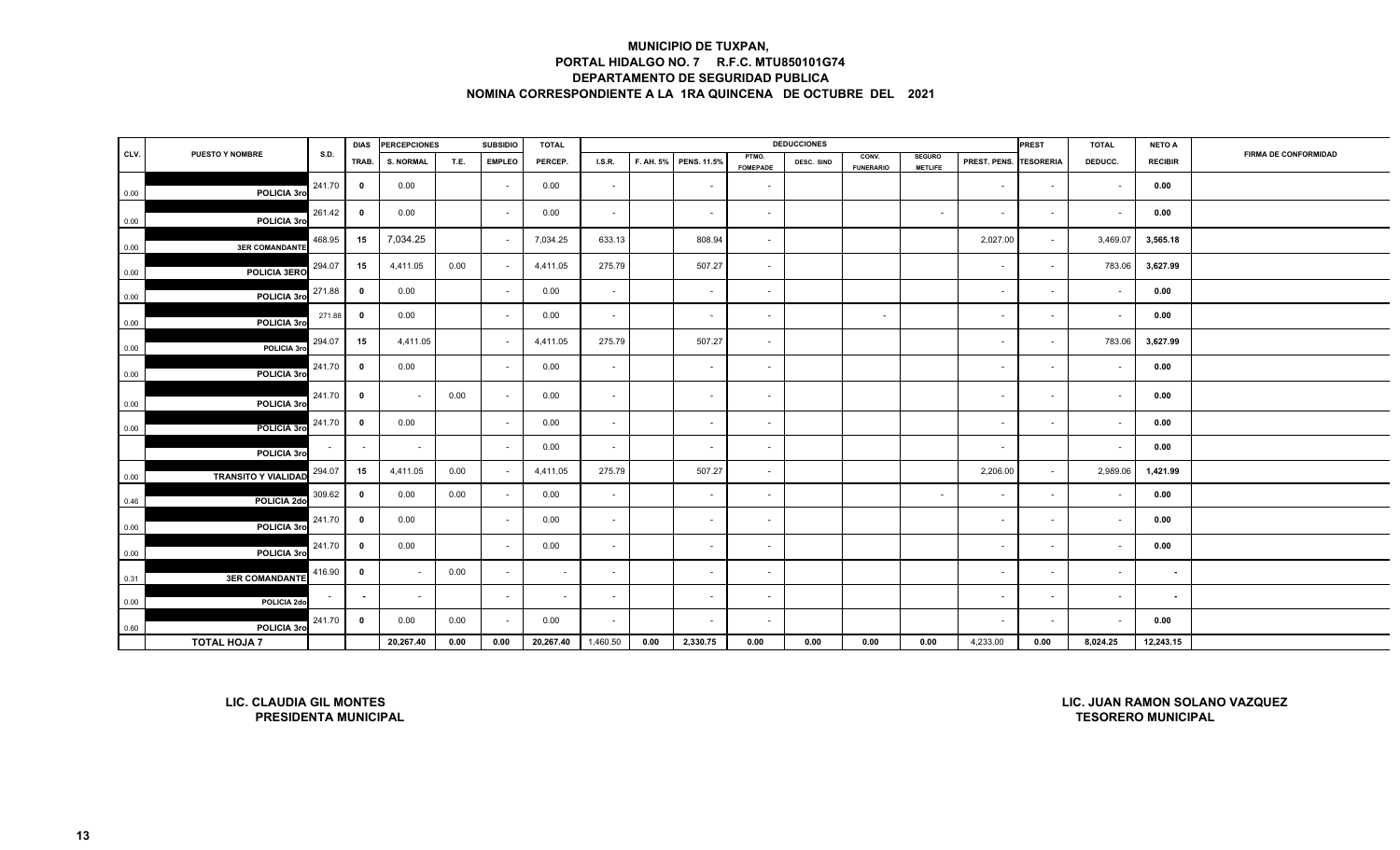|       |                            |        | <b>DIAS</b> | <b>PERCEPCIONES</b> |        | <b>SUBSIDIO</b>          | <b>TOTAL</b> |               |      |                       |                          | <b>DEDUCCIONES</b> |                           |          |                               | DESC.                    | <b>TOTAL</b> | <b>NETO A</b>  |                             |
|-------|----------------------------|--------|-------------|---------------------|--------|--------------------------|--------------|---------------|------|-----------------------|--------------------------|--------------------|---------------------------|----------|-------------------------------|--------------------------|--------------|----------------|-----------------------------|
| CLV.  | <b>PUESTO Y NOMBRE</b>     | S.D.   | TRAB.       | <b>S. NORMAL</b>    | T.E    | <b>EMPLEO</b>            | PERCEP.      | <b>I.S.R.</b> |      | F. AH. 5% PENS. 11.5% | PTMO.<br><b>FOMEPADE</b> | DESC. SIND         | CONV.<br><b>FUNERARIO</b> |          | <b>PREST. PENS. TESORERIA</b> |                          | DEDUCC.      | <b>RECIBIR</b> | <b>FIRMA DE CONFORMIDAD</b> |
| 85.00 | POLICIA 3ro                | 232.40 | - 0         | 0.00                |        | $\sim$                   | 0.00         | $\sim$        |      | $\sim$                | $\overline{\phantom{a}}$ |                    |                           |          |                               | $\sim$                   |              | 0.00           |                             |
| 0.00  | POLICIA 3ro                | 294.07 | 15          | 4,411.05            | $\sim$ | $\sim$                   | 4,411.05     | 275.79        |      | 507.27                | $\sim$                   |                    |                           |          | 1,891.00                      | $\sim$                   | 2,674.06     | 1,736.99       |                             |
| 0.00  | POLICIA 3ro                | 241.70 |             | 0.00                | $\sim$ | $\overline{\phantom{a}}$ | 0.00         | $\sim$        |      | $\sim$                | $\sim$                   |                    |                           |          | $\sim$                        | $\sim$                   |              | 0.00           |                             |
| 0.00  | POLICIA 3ro                | 261.42 |             | <b>CONTRACTOR</b>   | $\sim$ |                          | 0.00         | $\sim$        |      | <b>CONTRACTOR</b>     | $\overline{\phantom{a}}$ |                    |                           |          |                               | $\overline{\phantom{a}}$ |              | 0.00           |                             |
| 0.00  | <b>TRANSITO Y VIALIDAD</b> | 294.07 | 15          | 4,411.05            | 400.00 |                          | 4,811.05     | 275.79        |      | $\sim$                | $\overline{\phantom{a}}$ |                    |                           |          | $\sim$                        | $\sim$                   | 275.79       | 4,535.26       |                             |
| 0.41  | POLICIA 1ro                | 277.23 |             | 0.00                | $\sim$ |                          | 0.00         | $\sim$        |      | $\sim$                | $\sim$                   |                    |                           |          | $\sim$                        | $\sim$                   |              | 0.00           |                             |
| 0.68  | POLICIA 3ro                | 294.07 | 15          | 4,411.05            | $\sim$ | $\sim$                   | 4,411.05     | 275.79        |      | $\sim$                | $\sim$                   |                    |                           |          | $\sim$                        | $\sim$                   | 275.79       | 4,135.26       |                             |
| 0.70  | POLICIA 3ro                | 294.07 | 15          | 4,411.05            | $\sim$ | $\sim$                   | 4,411.05     | 275.79        |      | 507.27                | $\sim$                   |                    |                           |          | 1,211.20                      | $\sim$                   | 1,994.26     | 2,416.79       |                             |
|       | <b>TOTAL HOJA 8</b>        |        |             | 17,644.20           | 400.00 | 0.00                     | 18,044.20    | 1,103.16      | 0.00 | 1,014.54              | 0.00                     | 0.00               | 0.00                      |          | 3,102.20                      | 0.00                     | 5,219.90     | 12,824.30      |                             |
|       |                            |        |             | 215,044.05          | 400.00 | 492.12                   | 215,936.17   | 14,753.14     | 0.00 | 18,188.78             | 0.00                     | 0.00               | 200.00                    | 1,532.64 | 37,498.56                     | 0.00                     | 72,173.12    | 143,763.05     |                             |

**LIC. CLAUDIA GIL MONTESPRESIDENTA MUNICIPAL**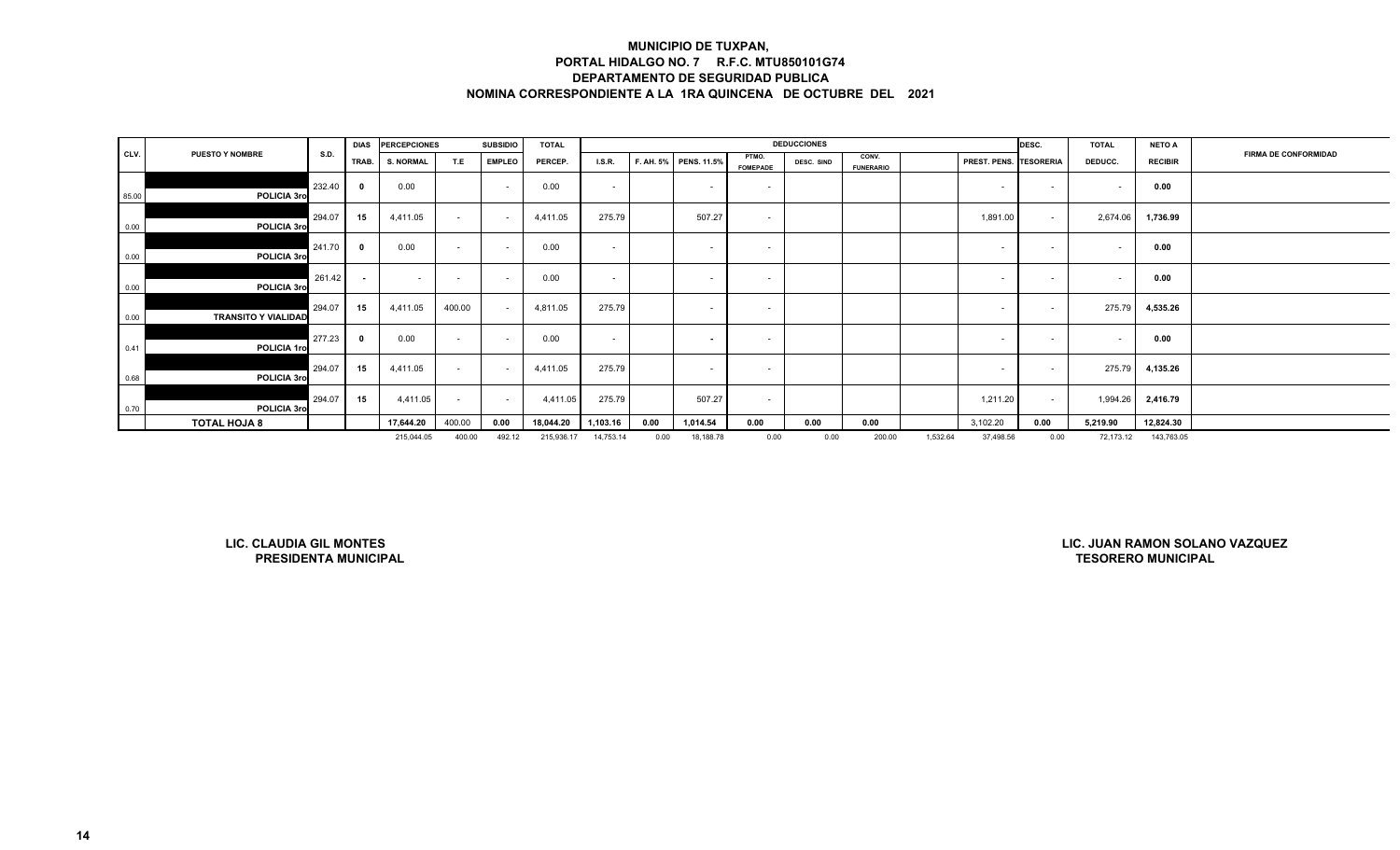2716.72 173.14 2889.86 3633252.86